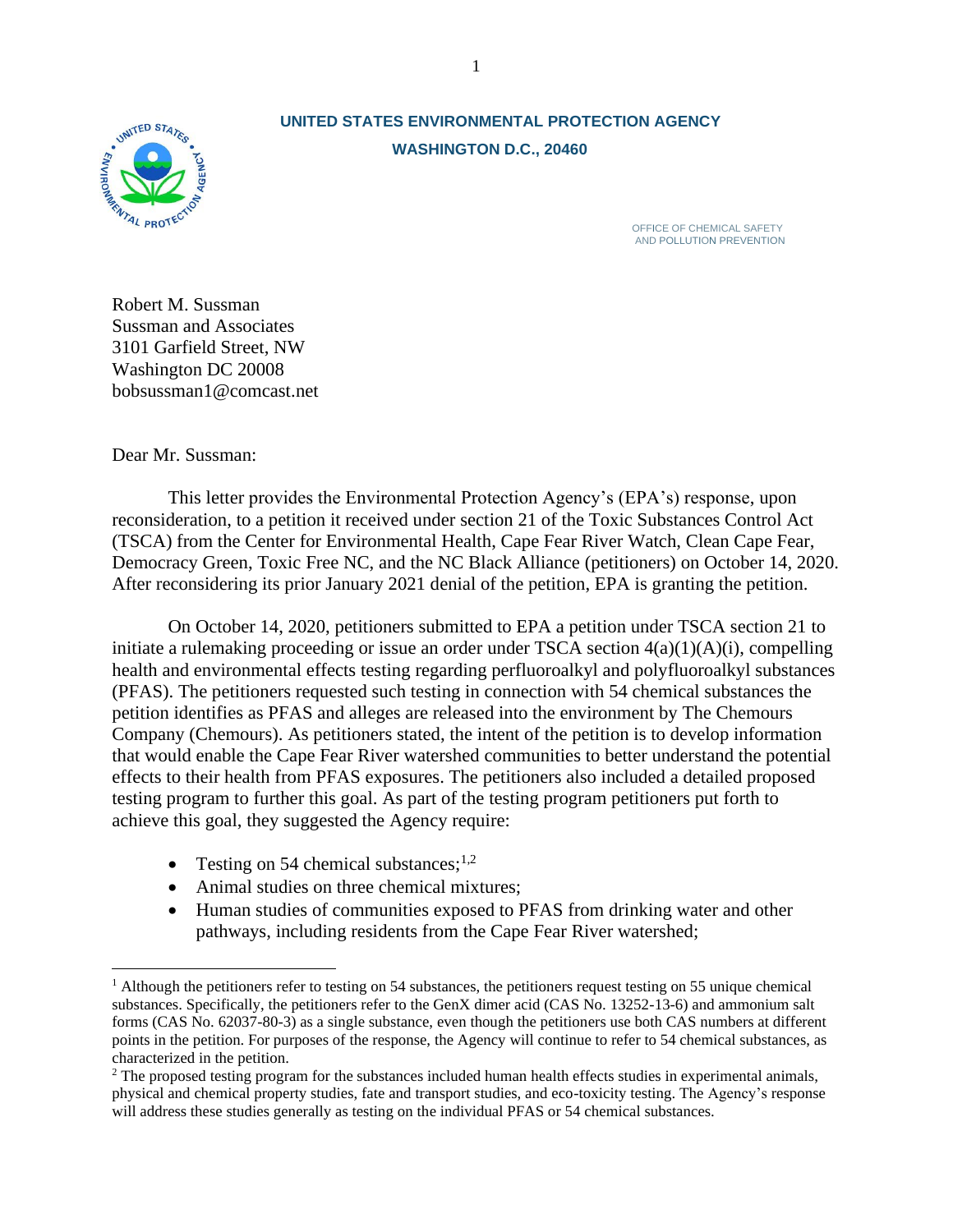- Human half-life studies on all 54 substances in Chemours' workers; and
- Development and submission of analytical standards.

The petitioners also suggested that EPA would contract with the National Academy of Sciences (now known as the National Academies of Sciences, Engineering, and Medicine [NASEM]) to create an independent science panel to oversee all aspects of the testing program suggested by the petitioners (Ref. 1).

Upon reconsideration, the Agency has determined to grant the petition under TSCA section 21 to issue a rule or order under TSCA section 4(a)(1)(A)(i) compelling health and environmental effects testing regarding PFAS. With respect to the petitioners' proposed testing program, and as described in greater detail below, EPA generally expects to take some immediate actions and to defer certain other actions pending the development of additional information that will inform future decision-making, in accordance with statutory requirements. The Agency's response also explains in greater detail below that a narrow subset of the recommendations of the petition fall outside the scope of TSCA section 21 and/or our statutory authority.

As a precursor to summarizing the Agency's planned actions in response to the grant of the petition, it is helpful to briefly note that EPA recently developed a National PFAS Testing Strategy (Testing Strategy) (Ref. 2). The Testing Strategy identifies priority categories with representative substances for testing that comprises the first of several described phases of an iterative testing approach based on grouping of chemicals by chemistry features. These categories include most of the chemicals identified in the petition, as well as additional PFAS, and the testing conducted will inform a wider universe of data-poor PFAS. This first phase of testing on 24 PFAS is expected to provide data that can be extrapolated to 2,950 PFAS that belong to the same categories as the 24 individual substances.

What follows is a summary of the Agency's current views with respect to the proposed testing program presented in the petition:

- **Near-Term Testing Covers 30 of 54 Petition Chemicals Under the testing strategy,** EPA's first test orders for 24 data-poor categories of PFAS will provide data that cover 30 of the 54 petition chemicals. Seven orders will be issued specifically for petition chemicals, which are in categories that also include 14 additional PFAS identified in the petition. Four orders will be issued for non-petition chemicals, which are in categories that include nine additional PFAS identified in the petition. The initial test orders will include animal tests that measure most of the specific human health related toxicity endpoints identified as a concern by the petitioners (e.g., systemic, reproductive, developmental, thyroid, and immunological toxicity). Subsequent tiers of testing that will be specified in the initial test orders may include additional endpoints (e.g., cancer), depending on the results of the initial tiers of tests and consistent with the TSCA statutory requirement regarding tiered testing.
- **Subsequent Testing May Cover Nine of 54 Petition Chemicals** An additional nine PFAS identified in the petition belong to one other category included in the Testing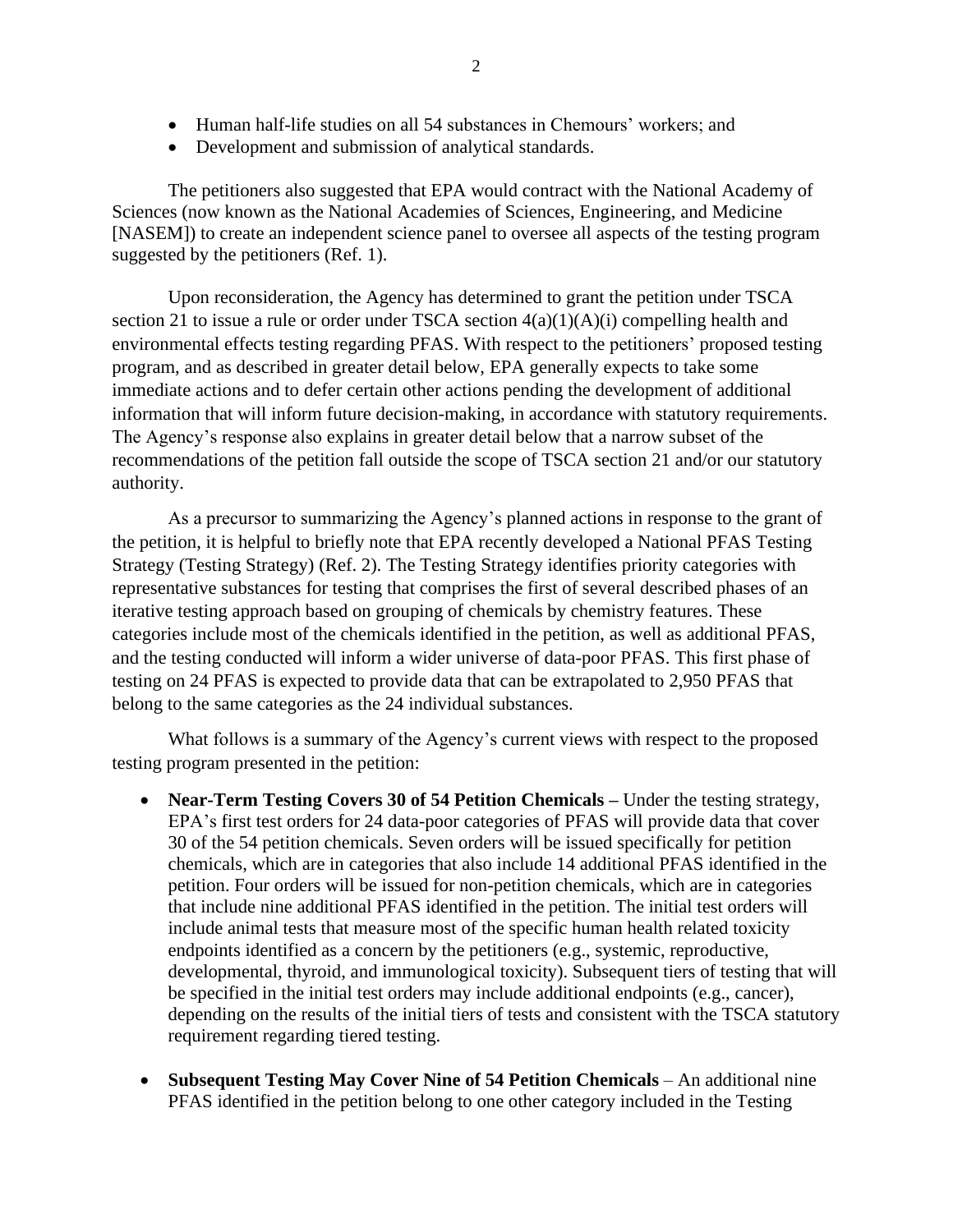Strategy. EPA is conducting more in-depth analyses of the sufficiency of the existing data, which will inform later phases of testing.

- **Remaining 15 of 54 Petition Chemicals** Fifteen (15) chemicals identified in the petition do not fit the definition of PFAS used in developing the Testing Strategy. EPA has determined that there is robust data on some of them available to the Agency. EPA is conducting more in-depth analyses of the existing data, which will inform later phases of testing.
- **Mixtures Studies** EPA is planning to address PFAS mixtures with component-based approaches wherein the toxicity of the product is determined or predicted from the toxicity of individual chemical substances that comprise the mixture, an approach which is consistent with the current state-of-science on PFAS. EPA is proceeding with development and peer review of such methods as specifically applied to PFAS.
- **Human Studies** EPA is contributing to and reviewing numerous existing ongoing human studies, including studies on potentially exposed workers and communities in North Carolina, and is evaluating how to further advance and expand on these efforts.
- **Analytical Standards** EPA does not believe it is appropriate to require the development or submission of analytical standards with the initial test orders that will be issued under the Testing Strategy and lacks the ability to order the submission of all analytical standards in the manner requested. Nonetheless, EPA has requested comment on whether to require the submission of existing analytical methods for PFAS under a separate rulemaking proceeding the Agency expects to finalize next year.

# **I. Background on the Section 21 Petition**

# **A. Summary of the Petition History**

EPA originally denied the petitioners' October 2020 request to initiate a rule or issue an order under TSCA section 4 on January 7, 2021. EPA's response was published in the Federal Register on January 22, 2021 (Ref. 3). That notice provided the basis for EPA's denial and concluded that the TSCA section 21 petition did not set forth the facts necessary for the Agency to make the required statutory determination that, for each of the 54 chemical substances, existing information and experience are insufficient and testing of such substance or mixture with respect to such effects is necessary to develop such information.

On March 4, 2021, the petitioners requested EPA reconsider its January 2021 denial and grant the petition (Ref. 4). Petitioners also filed a Complaint for Declaratory and Injunctive Relief in the Northern District of California to challenge the January 7, 2021, denial of the October 14, 2020, petition. EPA also received additional correspondence from the petitioners on March 16, 2021 (Ref. 5), restating their reconsideration request. EPA also received subsequent correspondence from the petitioners on April 12, June 4, July 28, and November 1 and 18, 2021 (Ref. 6, 7, 8, 9, 10).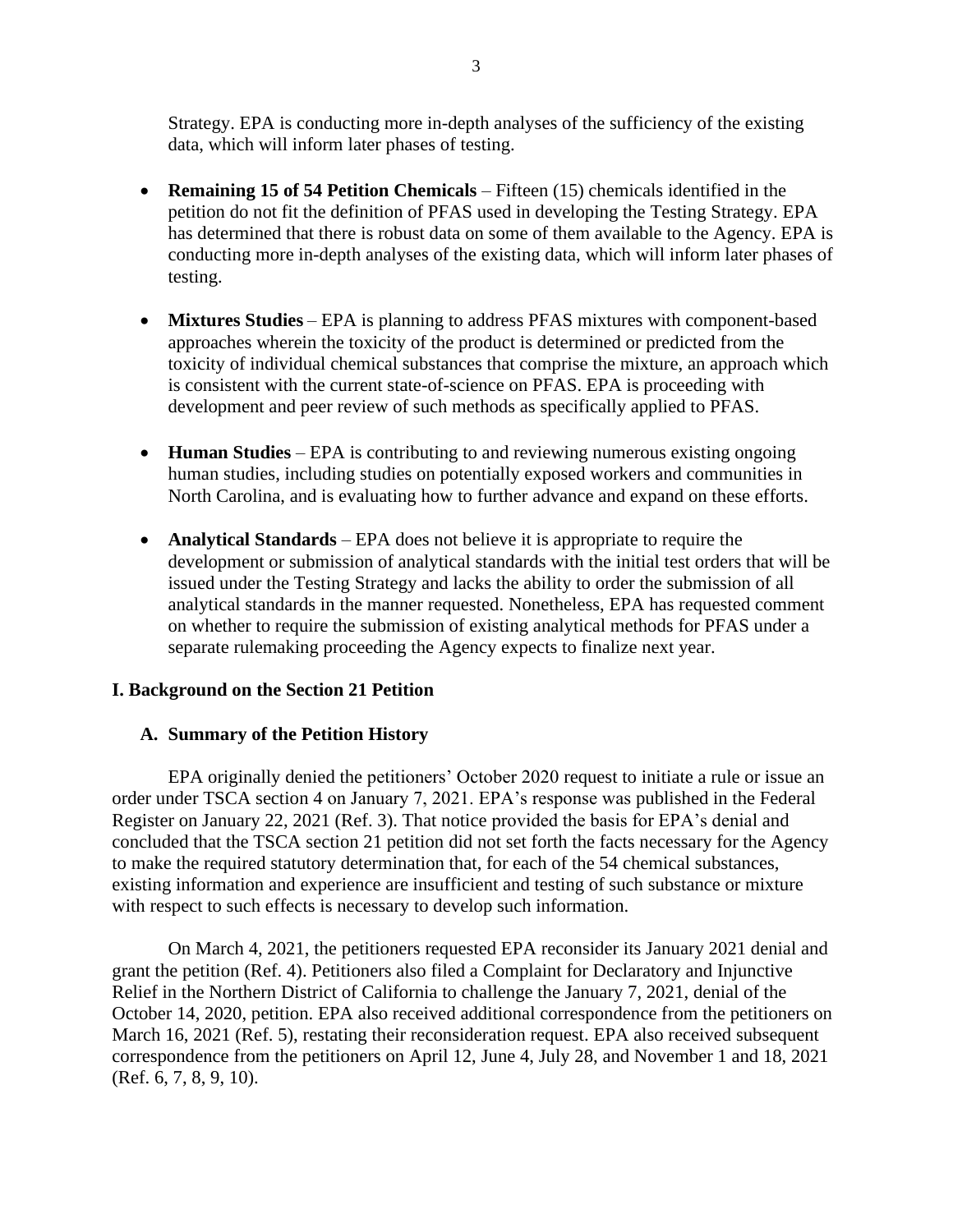After reviewing the request for reconsideration, EPA decided to grant the request for reconsideration and notified petitioners of its decision by letter on September 16, 2021 (Ref. 11). As a general matter, TSCA does not require EPA to revisit past decisions on TSCA section 21 petitions, and EPA does not anticipate undertaking such reconsiderations as a matter of course. The Agency's process for reviewing such petitions is robust and highly resource intensive, and the outcomes reflect careful consideration by expert career staff, counsel, and Agency leadership. EPA does, however, have inherent authority to reconsider past decisions and to revise, replace, or repeal a decision to the extent permitted by law and supported by a reasoned explanation. In this instance, EPA exercised its discretion to conduct another review of the petition denial so that it could fully explore and address the issues and concerns the petitioners raised in light of the change in administration and attendant change in policy priorities concerning PFAS.

#### **B. Summary of the Petition**

In support of their proposed testing program and their request for testing on the 54 chemical substances identified in the petition (see Table 1 of petition), petitioners allege that each of the substances meet the criteria in TSCA section  $4(a)(1)(A)$  for requiring testing.

The petitioners assert that the 54 chemical substances may present an unreasonable risk of injury to health or the environment because "all PFAS have the potential for causing the adverse health and environmental effects linked to well-characterized substances like PFOS and PFOA" and there is exposure to each of the substances due to either their "presence in human blood, produce and/or drinking water" or their "presence in surface water, stormwater, wastewater, sediment, groundwater, soil, private wells, and/or air emissions."

The petitioners also assert in the reconsideration request that, based on a literature search the petitioners conducted and provided a summary of, there is insufficient information on the chemical substances identified in the petition. The petitioners stated that their search included studies of physical-chemical properties, fate and transport, and ecotoxicity studies from the "EPA CompTox dashboard and the ECHA database." For toxicity information, petitioners screened the EPA ChemView database and ToxValDB database. Finally, petitioners conducted a literature review of PubMed for each chemical to identify published toxicity studies not identified elsewhere (Ref. 4).

The petitioners also argue that the studies they propose are "the minimum necessary for a full understanding of the health risks from past present and future exposure to the 54 PFAS by petitioners." The petition proposes the following tests on the substances: human health effects studies in experimental animals, physical and chemical property studies, fate and transport studies, and eco-toxicity testing.

The petitioners also suggest that formulation and testing of three mixtures is appropriate: a mixture of chemicals detected in the drinking water of Cape Fear communities downstream of the Chemours facility, a mixture of chemicals found in the blood of area residents during biomonitoring, and a mixture of chemicals from Chemours' facility emissions and discharges. Petitioners suggest that the three mixtures undergo the "same set of animal studies" as the 54 individual chemicals identified in the petition. In support of this testing, petitioners assert that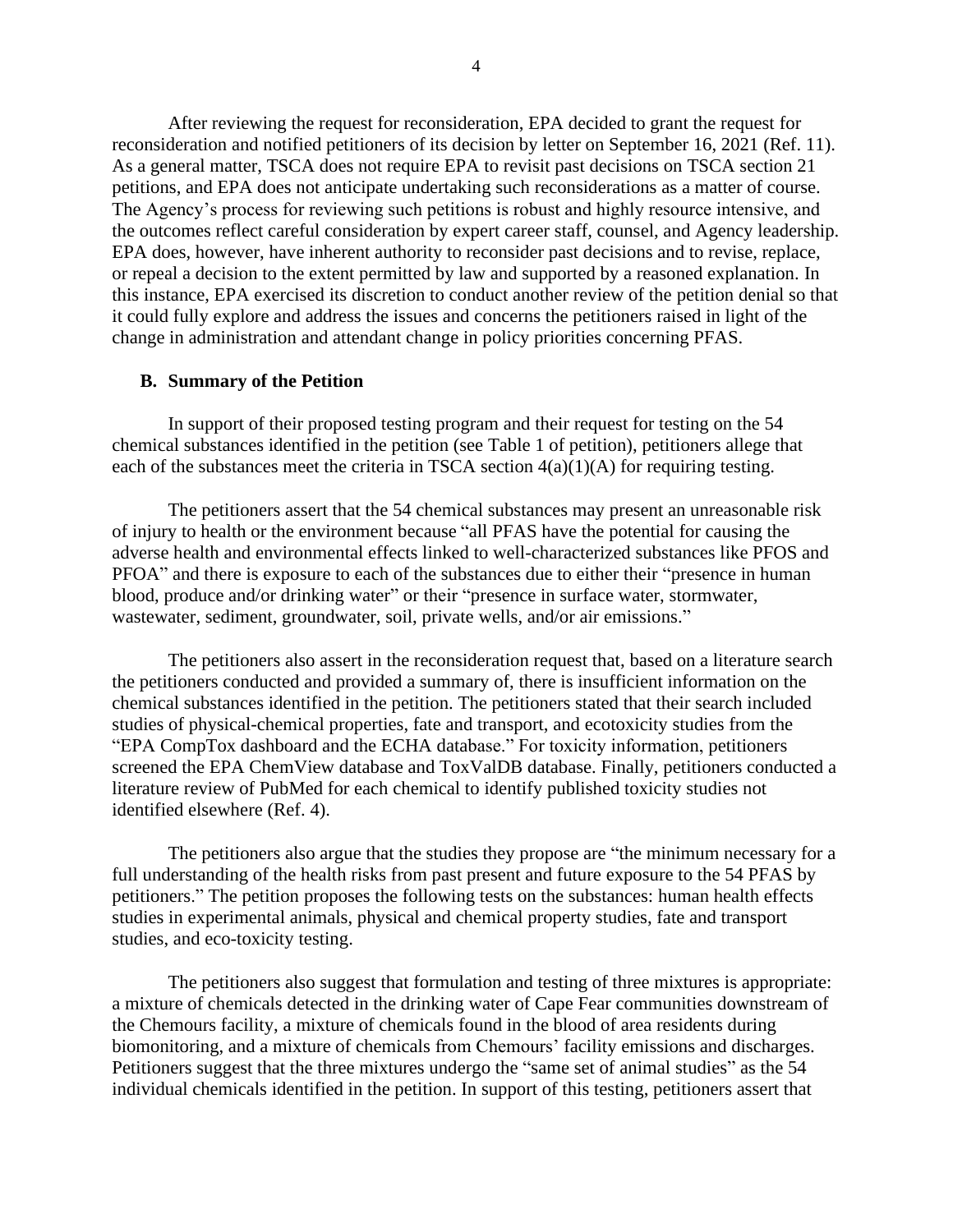studies on individual chemical substances do not account for the synergistic and additive effects of simultaneous exposure to multiple chemical substances and would likely understate health effects.

The petitioners also propose human studies of communities exposed to contaminated drinking water in the Cape Fear River watershed to understand medical histories of these individuals, examining chemical exposure indicators and health outcomes. The petitioners assert that studies in humans identify health effects associated with combined exposure to multiple substances and reflect those toxicokinetics and susceptibilities that are unique to humans, which the proposed rodent studies would not measure.

The petitioners also propose that the Agency require Chemours to conduct "longitudinal studies in its workers to detect the rate of increase and rate of decay of serum or tissue levels as exposure begins or ceases" for each of the "listed chemicals" in the petition. The petition asserts that the half-lives may vary between chemicals and that half-lives in humans may not be predicted from animal studies.

The petitioners propose that the Agency require that Chemours develop "valid analytical tools for detecting and measuring the presence" of the 54 chemical substances identified in the petition. The petition identifies EPA Method 860.1650, OPPTS Test Guideline for Submittal of Analytical Reference Standards, as an example.

#### **C. Summary of the Statutory Requirements**

TSCA section 21(a) authorizes any person to petition the Agency to "initiate a proceeding" for the issuance of a rule or an order under section 4. 15 U.S.C. § 2620(a).

TSCA section 21(b)(1) requires that the petition set forth the facts which petitioners claim establish that it is necessary to initiate the proceeding requested. 15 U.S.C. § 2620(b)(1). Thus, TSCA section 21 implicitly incorporates the statutory standards that apply to the requested actions. Accordingly, EPA has relied on the standards in TSCA section 21 and in the provisions under which actions have been requested in evaluating this TSCA section 21 petition.

TSCA section 4 imposes certain limitations on EPA's authority to require testing and establishes requirements and considerations before EPA can require testing through a rule or order. These include:

1. Under TSCA section 4(a)(1)(A)(i), EPA must find that the manufacture, distribution in commerce, processing, use, or disposal of a chemical substance or mixture, or that any combination of such activities, may present an unreasonable risk of injury to health or the environment; that information and experience are insufficient to reasonably determine or predict the effects of a chemical substance on health or the environment; and that testing of the chemical substance is necessary to develop the missing information. 15 U.S.C.  $§ 2603(a)(1)(A)(i).$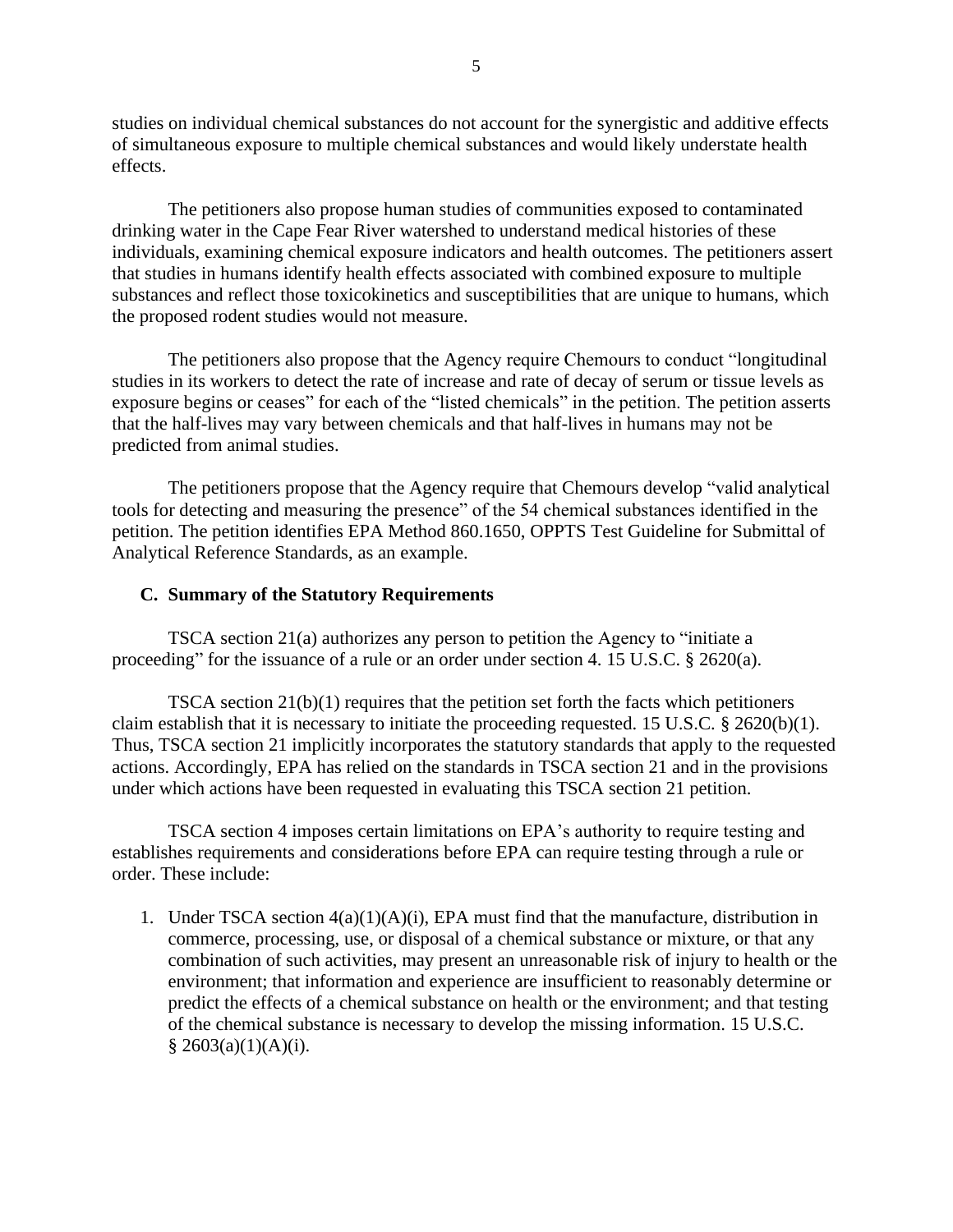- 2. Under TSCA section 4(a)(4), EPA must employ a tiered screening and testing process, under which the results of screening-level tests or assessments of available information inform the decision as to whether one or more additional tests are necessary, unless information available to the Administrator justifies more advanced testing of potential health or environmental effects or potential exposure without first conducting screeninglevel testing. 15 U.S.C. § 2603(a)(4).
- 3. In the case of mixtures subject to testing under section  $4(a)(1)(A)$ , EPA must show that "the effects which the mixture's manufacture, distribution in commerce, processing, use, or disposal or any combination of such activities may have on health or the environment may not be reasonably and more efficiently determined or predicted by testing the chemical substances which comprise the mixture." 15 U.S.C.  $\S$  2603(a)(1)(B).
- 4. TSCA section 4(h) requires EPA to reduce and replace the use of vertebrate animals in the testing of chemical substances or mixtures. This includes a requirement under TSCA section  $4(h)(1)(A)$  that, prior to requiring testing using vertebrate animals, the Agency must consider, as appropriate and to the extent practicable and scientifically justified, reasonably available existing information, including (i) toxicity information; (ii) computational toxicology and bioinformatics; and (iii) high-throughput screening methods and the prediction models of those methods. 15 U.S.C. § 2603(h)(1)(A).
- 5. Under TSCA section 4(h)(1)(B), EPA is also charged with encouraging and facilitating: (i) the use of scientifically valid test methods and strategies that reduce or replace the use of vertebrate animals while providing information of equivalent or better scientific quality and relevance that will support regulatory decisions under TSCA; (ii) the grouping of two or more chemical substances into scientifically appropriate categories in cases in which testing of a chemical substance would provide scientifically valid and useful information on other chemical substances in the category; and (iii) the formation of industry consortia to jointly conduct testing to avoid unnecessary duplication of tests, provided that such consortia make all information from such testing available to the Administrator.

EPA is required under section 21 to respond to a petition within 90 days. TSCA section 21(b)(1) places the burden on the petitioners to present the facts that they claim establish that it is necessary for EPA to initiate the rule or issue the order sought. 15 U.S.C. § 2620(b)(1). Although the Agency may consider other relevant information that is reasonably available to the Agency during the 90-day petition review period, the period for consideration of the petition is limited and it is the petitioners' burden, not the Agency's, to provide facts demonstrating that the action sought is necessary. However, EPA retains discretion to determine what, if any, investigation or proceeding is appropriate prior to determining whether a petition should be granted or denied. *See* 15 U.S.C. § 2620(b)(2).

If a petition is denied, the Agency must publish the reasons for denial in the Federal Register. If a petition is granted, the statute instructs the Administrator to promptly commence an "appropriate proceeding" in accordance with sections 4, 5, 6, or 8 of TSCA. 15 U.S.C. § 2620(b)(3). The statute, however, does not dictate the precise timing of any EPA actions and EPA will decide on the details and scheduling during subsequent stages of the proceeding. EPA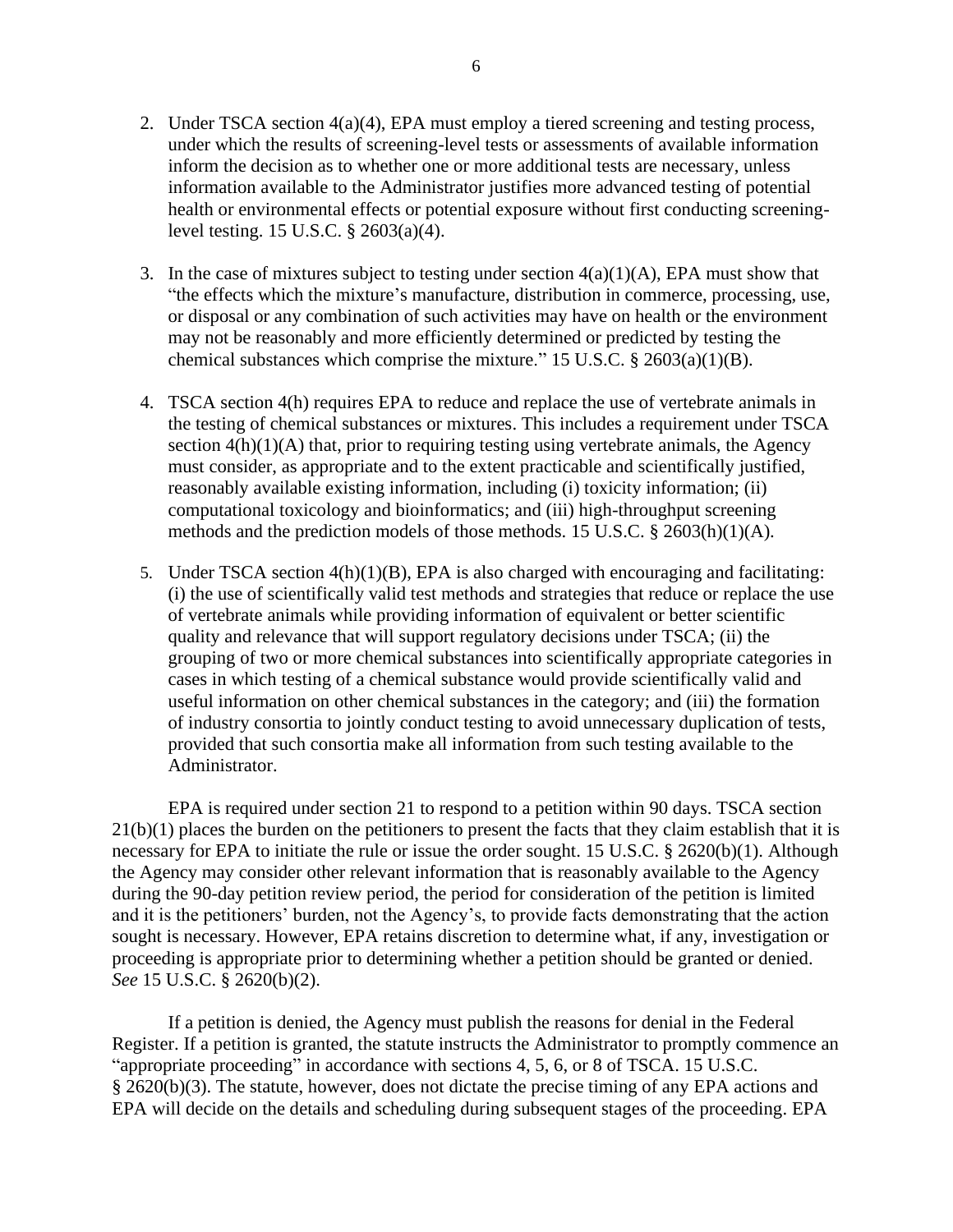also retains discretion to determine the content of any rules or orders that may be issued subsequent to a grant, which need not conform precisely to the petitioner's proposed action/s. Further, if EPA believes there are good reasons to defer action on the chemicals subject to a section 21 petition because the Agency has higher priority risks and insufficient resources, the Agency may grant the petition and commit to data gathering by informal or non-regulatory means, or to an extended schedule for action. Additionally, the action that constitutes "initiation" of an appropriate proceeding will vary depending on the circumstances of a particular case. A proceeding may be initiated by beginning a regulatory investigation, by holding public hearings, or by issuing an Advance Notice of Proposed Rulemaking. Further, initiating a proceeding in response to a section 21 petition does not commit EPA to subsequently take any specific type of action such as proposing a rule or to promulgating final regulations.

#### **II. The Agency's Commitment to Take Action on PFAS**

The Biden-Harris Administration shares petitioners' concerns regarding the potential risks posed by PFAS and has made a clear commitment to better understand and address those risks. The Agency also understands, and shares, petitioners' concerns about the historic and ongoing exposures to PFAS in the Cape Fear River watershed of North Carolina. The Agency's actions on PFAS, while generally national in scope, will accelerate efforts to understand PFAS exposures at a local level. In fact, petitioners' request that EPA leverage its authorities to compel development of much needed new information on PFAS underscored the need for robust testing on PFAS and played a key role in advancing the Agency's plans for a comprehensive testing strategy for PFAS.

The Agency has announced accelerated efforts to protect human health and the environment from PFAS. Subsequent to petitioners' request for reconsideration, in April 2021, EPA Administrator Regan directed the EPA Council on PFAS to work to develop a comprehensive, multi-year plan to ensure that EPA can deliver critical public health protections to the public through a dramatic enhancement of EPA's PFAS research, testing, monitoring and data collection, and regulatory efforts (Ref. 12). The PFAS Strategic Roadmap (Ref. 13), released on October 18, 2021, describes a whole-of-agency approach to addressing these issues, and reflects the Agency's leadership role in the national efforts to better understand PFAS and reduce risks. PFAS are – and will continue to be – a top priority for EPA.

Consistent with the objectives presented in the PFAS Strategic Roadmap, the EPA is leading a comprehensive portfolio of human health and environmental research, and development of methods, approaches, and information databases designed to advance decisionmaking associated with PFAS contamination across exposure matrices (e.g., water, soil, air). Considering that the vast majority of PFAS are 'data-poor', that is, lacking data that inform behavior in the environment or in exposed ecological or human populations, the EPA is investing significant resources into characterizing the chemical (i.e., structural, physicochemical) and toxicological (both kinetics and dynamics) properties of a diverse landscape of PFAS structures, in coordination with federal partners such as the National Institutes of Environmental Health Sciences (NIEHS). This includes computational modeling, a broad suite of in vitro testing methods and assays, and targeted ecological and mammalian bioassays. General objectives associated with this EPA PFAS research portfolio are: (1) to develop data that inform groupings of PFAS; (2) to identify PFAS that might serve as 'anchor' or 'index' chemicals within structural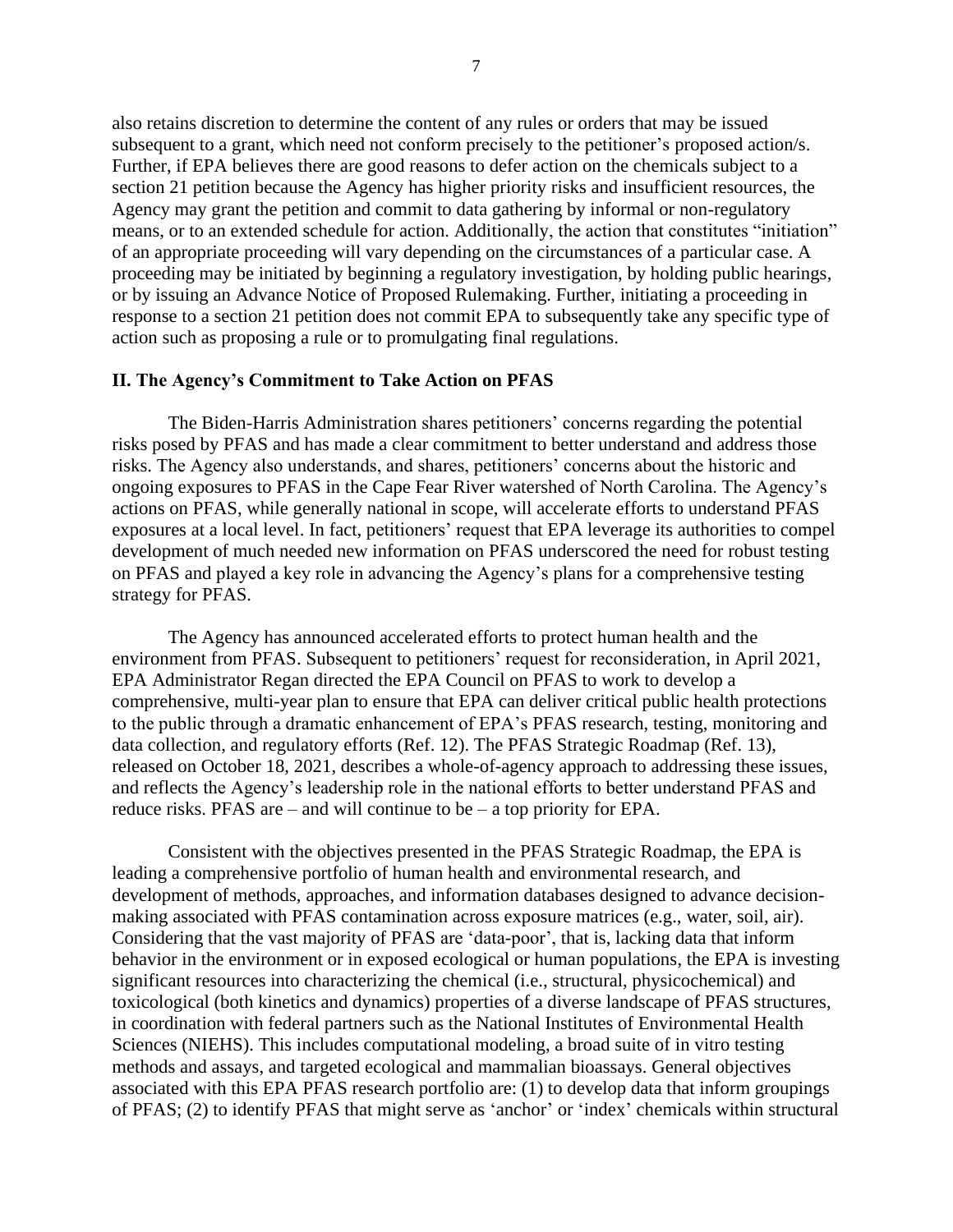groupings (i.e., well-characterized PFAS that can be leveraged to infer or interpolate to data-poor members of a grouping); (3) to populate selected data-poor PFAS with basic information pertaining to physicochemical and toxicological properties; (4) to fill data-gaps for PFAS with varying degrees of extant information (e.g., adverse outcome pathway; toxicity pathway-based metrics); and (5) to develop methods, approaches, assessments and/or frameworks for the evaluation of PFAS, including when occurring in mixtures.

#### **III. Response to the TSCA Section 21 Petition**

The Agency has reviewed the petition, reconsideration request, and subsequent letters submitted by petitioners and others, and has determined to grant the petition. Specifically, EPA is granting the petition under TSCA section 21 to initiate a rulemaking proceeding or issue an order under TSCA section 4(a)(1)(A)(i) compelling health and environmental effects testing regarding PFAS. EPA has determined that the petition sets forth facts demonstrating that it is appropriate to issue a section 4 order to address the health and environmental effects of PFAS*.* As such, EPA is granting the petition and will exercise its TSCA authorities to compel development of information on PFAS. However, EPA is not making any final determinations in this letter regarding whether the TSCA section 4 criteria have been met with respect to any particular chemical substance. Specific determinations regarding whether the criteria for issuing TSCA section 4 orders have been met will be made when EPA issues such test orders.

As discussed above, once the Agency grants a petition under section 21, the Agency is required to promptly commence an appropriate proceeding. A grant does not, however, commit EPA to issue an order or rule that conforms specifically to the petitioners' suggested proceeding or order. As further described below, EPA will promptly commence an appropriate proceeding in accordance with its statutory authority. In the interest of transparency, this response also describes EPA's current views with respect to the proposed testing program presented in the petition (i.e., testing for 54 individual chemical substances, the animal toxicity testing of certain chemical mixtures, the human studies and human half-life studies, submission of analytical standards, and oversight by the NASEM) and to what extent EPA expects to conform its actions both in substance and in timing to the petitioners' requests as it commences an appropriate proceeding. The Agency believes that the actions it intends to commence will directly address the concerns of the petitioners and will constitute the appropriate proceeding.

#### **A. Expected Actions on the 54 Chemical Substances Identified in the Petition**

EPA believes that the best approach under TSCA to understand the health and environmental effects associated with PFAS is to initiate a program to develop information using the authority of section 4 of TSCA. EPA has therefore granted the petition and believes that the prompt issuance of orders under section 4(a)(1)(A)(i) in accordance with the Agency's Testing Strategy is the appropriate response to the proposal that the desired testing be performed on the 54 substances identified by petitioners. EPA acknowledges that the petition and request for reconsideration of the previous denial thereof were integral drivers for advancing the Agency's plans for a comprehensive testing strategy for PFAS.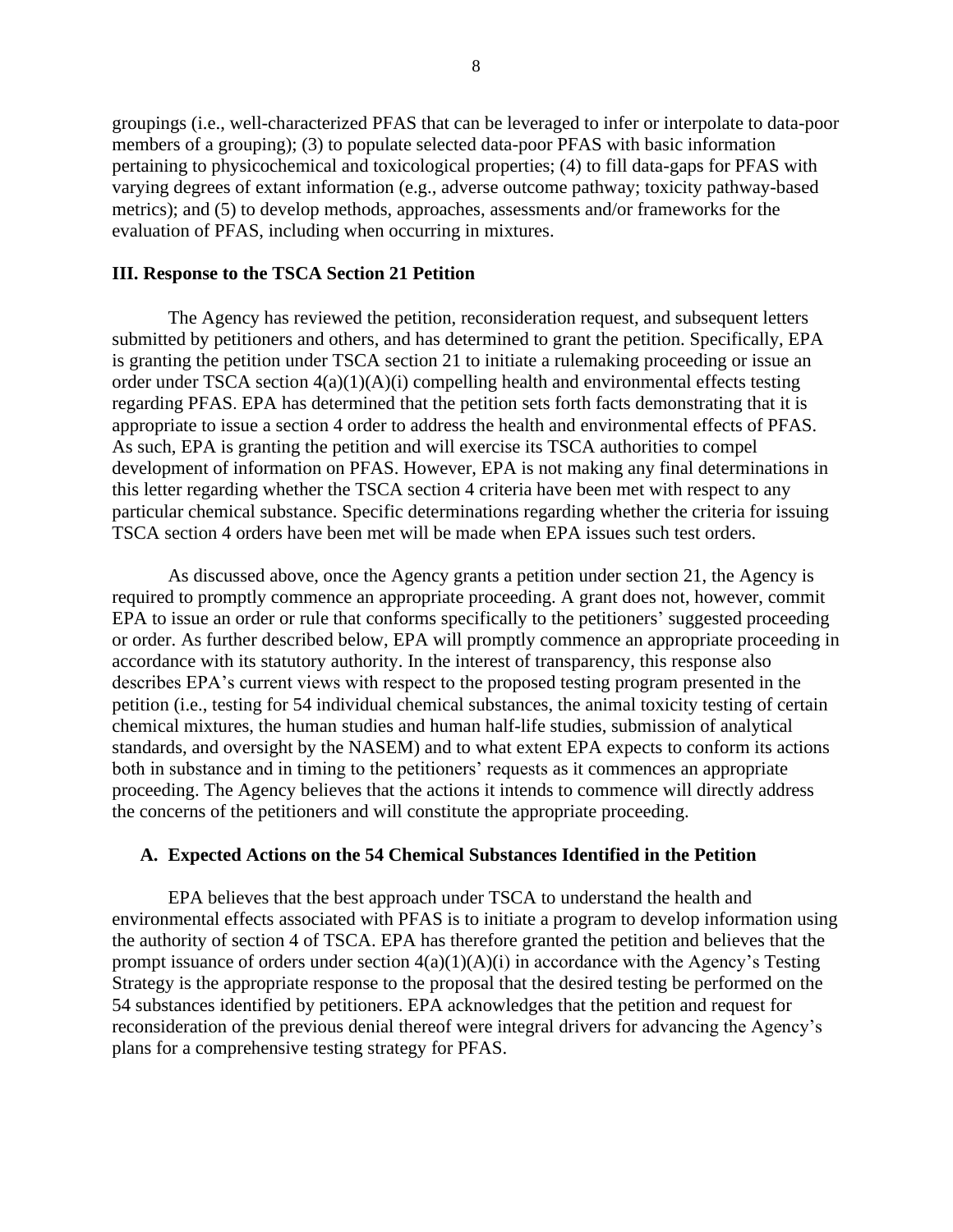#### *1. Introduction to the Testing Strategy*

As announced on October 18, 2021, EPA's Office of Chemical Safety and Pollution Prevention (OCSPP) and Office of Research and Development (ORD) have collaborated to develop the Testing Strategy – one of the largest testing programs ever undertaken in the Agency's history – to deepen understanding of the impacts of PFAS, including potential hazards to human health and the environment (Ref. 2). This Testing Strategy will help EPA identify and select PFAS for which the Agency will require testing using TSCA authorities, and through implementation of the Testing Strategy, EPA expects to gather information on physical-chemical properties, fate and transport, human health effects, and, in the future, environmental health effects relevant to thousands of PFAS that have historically been made or used in the U.S. There are hundreds of PFAS in commerce that have limited or no toxicity data. If EPA attempts to research them one at a time, it will be impossible for EPA, states, or communities to expeditiously understand, let alone address, the risks these substances may pose to human health and the environment. The Agency believes the testing to be conducted under the Testing Strategy, and the category approach it employs, will be a strategic and effective use of limited resources to address this issue, and will also be consistent with statutory direction to utilize a tiered testing approach and reduce testing in vertebrate animals. Additionally, EPA expects that the initial phase of testing will yield information relevant to 30 of the specific 54 chemical substances listed in the petition (Table 1) and will support continued refinement of the Testing Strategy. A more detailed description of the Testing Strategy, including the use of categories and tiered testing, and how the Testing Strategy specifically addresses the 54 petition substances, is provided in subsequent sections.

The Testing Strategy grouped 6,504 PFAS by structural and physical-chemical properties into 70 total terminal categories. Of the 70 terminal categories in the Testing Strategy, three were characterized as 'data-rich' with regard to available human-health related toxicity test information and therefore are not a focus for the first phase of testing.<sup>3</sup> The remaining 67 of 70 terminal categories are considered 'data-poor.' Of these 67 terminal categories, a total of 24 PFAS from 24 different data-poor terminal categories were selected for the first phase of testing (see Testing Strategy for details on selection of the 24 categories for initial testing). Using the category approach, the 24 PFAS selected for phase 1 testing are expected to provide information on the human-health effects of the 2,950 PFAS included in these 24 terminal categories. EPA is reviewing the remaining 43 data-poor categories to determine what testing may be required. Additionally, EPA notes that certain PFAS within the remaining data-poor categories have robust data sets available, which EPA needs time to evaluate prior to determining whether testing may be necessary for these categories.

As described in the Testing Strategy, the Agency identified categories of PFAS for initial testing, in part, by consideration of availability of existing test data on the toxicity of PFAS (both publicly available and submitted to EPA under TSCA). The Agency's consideration of existing

<sup>&</sup>lt;sup>3</sup> The Agency notes a discrepancy between this explanation of the initial test candidate identification and the explanation in the Testing Strategy. Specifically, the Testing Strategy states that 14 categories were excluded as "data rich" substances, leaving a total of 56 categories as "data poor," rather than the 67 identified in this response as "data poor." The change is the result of further analysis and this discrepancy will be reflected in a future version of the Testing Strategy.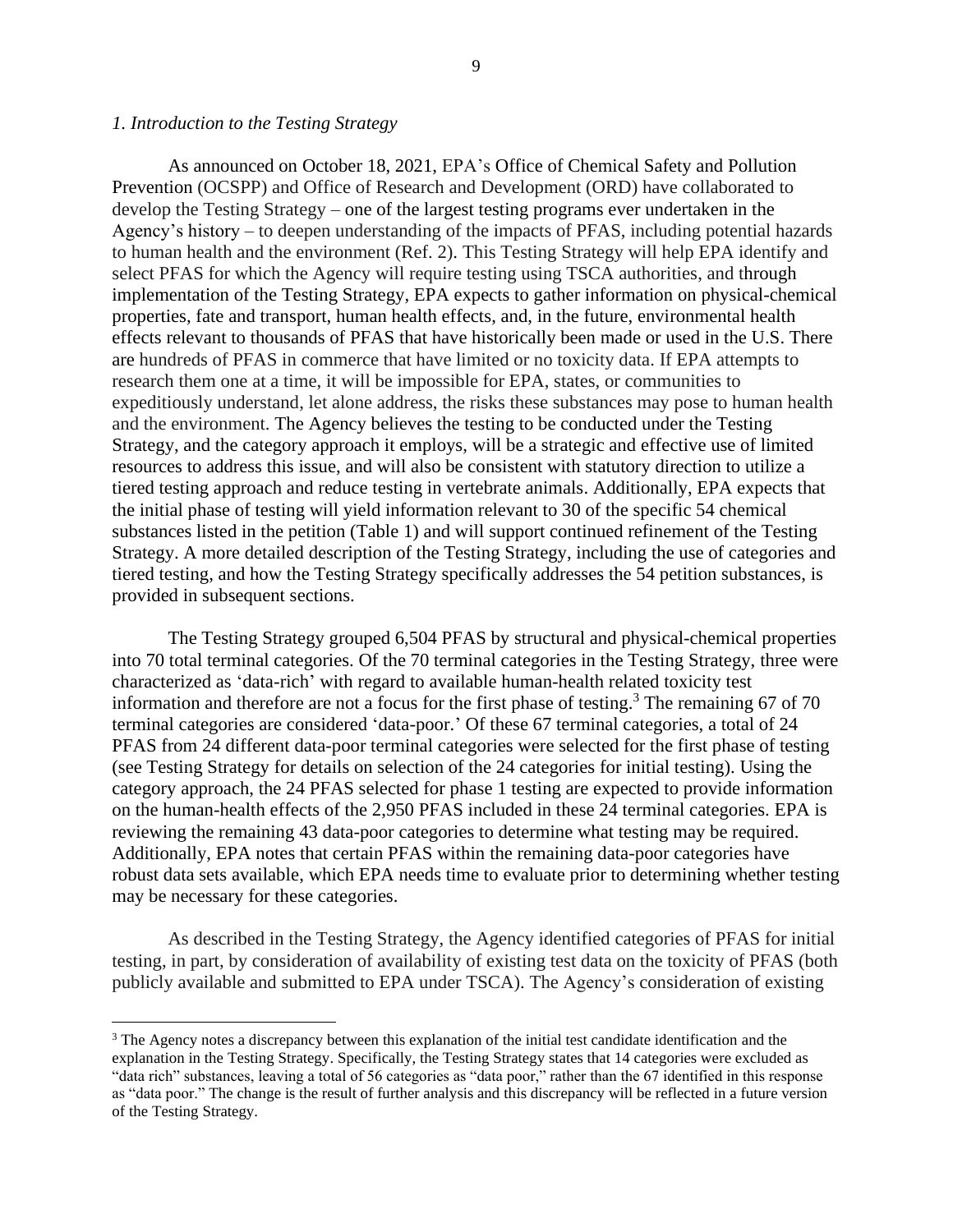toxicity data generally ensures future adherence to the requirements of TSCA section 4, e.g., utilization of a tiered screening and testing process, ensuring that there are insufficient data associated with a category that would necessitate further testing, and reducing vertebrate animal testing. EPA will use the Testing Strategy to identify important gaps in existing data and to select one or more candidate chemicals within identified categories for additional study as appropriate.

The first phase of testing is intended to address some of the highest-priority, humanhealth-relevant data gaps identified using the structural grouping approach in the Testing Strategy. However, it is just the first phase. In addition to the use of a tiered testing approach to determine the necessity of higher tier testing for a specific PFAS, the Testing Strategy is also intended to include multiple phases. For example, beyond the first human-health-relevant phase of testing, the Agency anticipates that additional testing needs may arise:

- For different endpoints (e.g., ecological vs human health) for the same 24 categories of PFAS;
- For categories of PFAS not included in the first human-health-relevant phase after additional review of existing data and/or identification of additional manufacturers or processers; and
- Following refinement of the Testing Strategy in response to further evaluation of degradation products, exposure data (e.g., environmental monitoring, biomonitoring), additional existing data, and results of earlier tiers/phases of testing.

Therefore, the Testing Strategy should be considered a dynamic and evolving approach to deepen the understanding of the impacts of PFAS, including potential hazards to human health and the environment.

# i. Use of Categories

The Agency believes that EPA's Testing Strategy, which relies on a category-based approach, is a scientifically defensible and more appropriate approach to understanding the potential health and environmental effects of PFAS than testing thousands of individual chemicals. It is also consistent with TSCA's encouragement to use such an approach. EPA's Office of Pollution Prevention and Toxics (OPPT) in OCSPP has a long history of using chemical categories in conducting chemical assessments (Ref. 14) and has led the way in championing this approach internationally by contributing substantially to the Organization of Economic Cooperation and Development (OECD)'s *Guidance on Grouping of Chemicals* (Ref. 15). As acknowledged in the OECD guidance, use of categories "was first developed by the US-EPA in support of the US HPV Challenge Program in 1998."

As the OECD guidance document explains:

the term 'grouping' or 'chemical grouping' describes the general approach for considering more than one chemical at the same time. It can include formation of a chemical category or identification of (a) chemical analogue(s) with the aim of filling data gaps as appropriate. The category or the analogue approach makes it possible to extend the use of measured data to similar untested chemicals, and reliable estimates that are adequate for classification and labelling and/or risk assessment can be made without further testing. … In addition[,] it will increase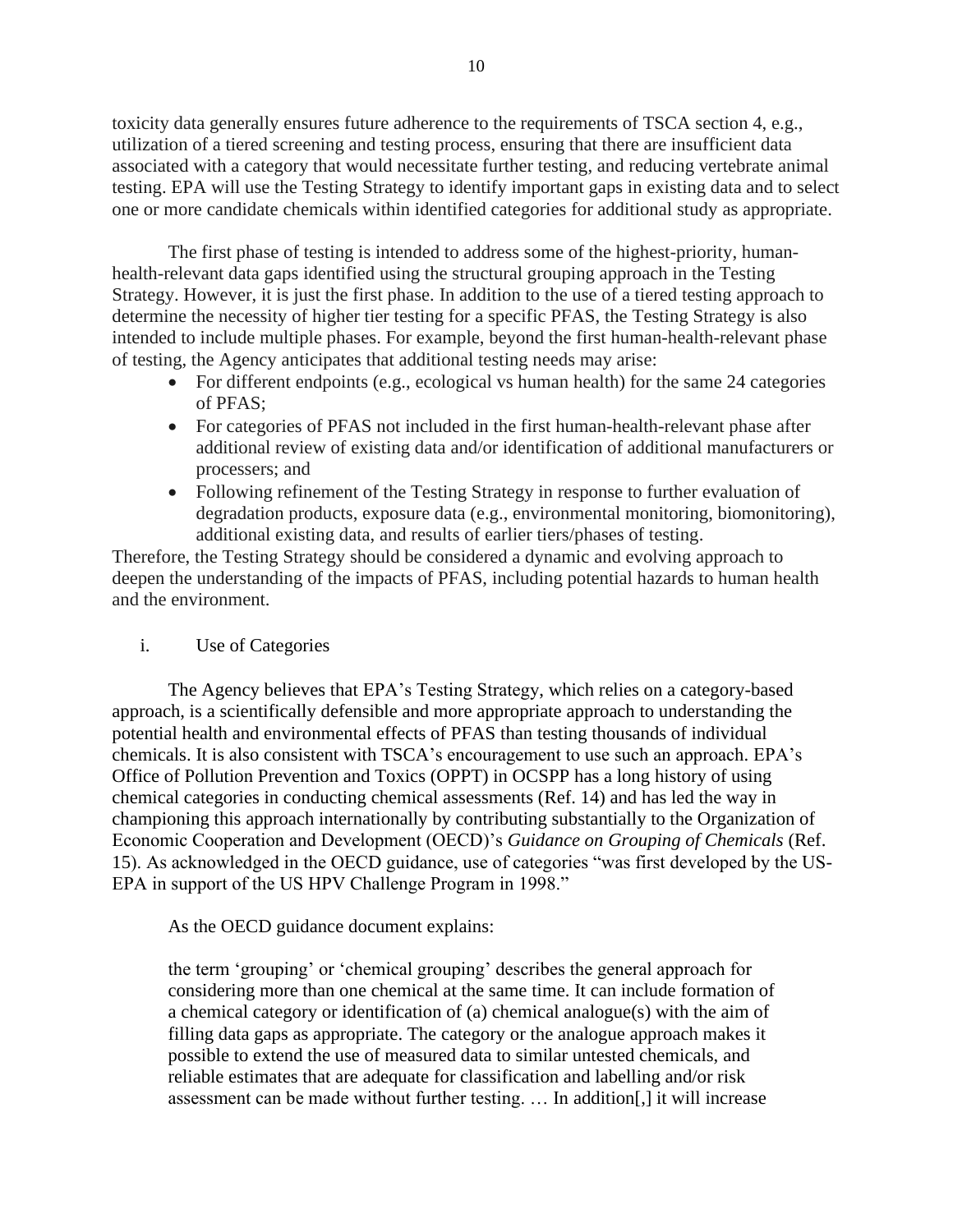the knowledge of the hazard properties of chemicals that may otherwise remain untested and provide for an increased level of protection for human health and the environment.

The 2014 OECD document reflects a long history of use of chemical categories within the OECD Cooperative Chemicals Assessment Programme (formerly the OECD High Production Volume Chemicals Programme), the U.S. High Production Volume (HPV) Challenge Program, the European Union (EU) Existing Substances Programme (replaced by REACH3 in 2009), the EU activity on classification and labelling, Canada's Chemicals Management Plan5 (CMP) and Domestic Substances List (DSL) program, guidance issued under the US HPV Challenge Program, and other EPA programs as well as EU Registration, Evaluation, Authorisation and Restriction of Chemicals (REACH) legislation. It also reflects experience and knowledge captured at OECD expert workshops convened in 2004 and 2011. The category approach taken by EPA in the Testing Strategy is consistent with the concepts and approaches described in the OECD document and as such is a well-founded and widely accepted approach to assessing chemicals.

In addition to the statutory encouragement in TSCA Section  $4(h)(1)(B)$  to use categories when requiring testing, Congress directed the development of a category-based approach for addressing PFAS data gaps in the 2020 National Defense Authorization Act. *See* 15 U.S.C. § 8962. This provision required EPA to develop a process for prioritizing which PFAS or classes of PFAS should be subject to additional research efforts based on potential for human exposure, toxicity, and other available information. In collaboration with the National Toxicology Program (NTP), EPA's ORD developed a risk-based approach for conducting toxicity testing for PFAS to inform human health assessments (Ref. 16). Congress has also clearly signaled support for category-based approaches for actions in other sections of TSCA. Section 26(c) of TSCA states that "[a]ny action authorized or required to be taken by the Administrator under any provision of this Act with respect to chemical substance or mixture may be taken by the Administrator in accordance with that provision with respect to a category of chemical substances or mixtures" 15 U.S.C.  $\S 2625(c)(1)$ . Chemicals may be classified as a category based on, for example, similarities in molecular structure or in physical, chemical, or biological properties, or they are "suitable" in some other way for classification as a category under TSCA. 15 U.S.C.  $§$  2625(c)(2)(A).

Building on the long history of OPPT using category and analogue approaches (Ref. 15), and ORD's research in developing PFAS groupings, ORD and OPPT collaborated to group 6,504 PFAS into 70 categories, based on information about similarities in molecular structure and physical-chemical properties to inform testing under TSCA section 4. This approach to developing PFAS categories is described in the EPA's Testing Strategy (Ref. 2).

Those more data-rich members of a given structural category may inform interpolation or extrapolation to data-poor members of the category. Specifically, leveraging various chemical similarity domains such as structural features, physicochemical properties, and/or biological activity information across different levels of organization (e.g., in vitro and in vivo) between members of a proposed category may facilitate data gap filling for data-poor members. Systematic comparisons of structure, physicochemical and/or biological properties (i.e., 'read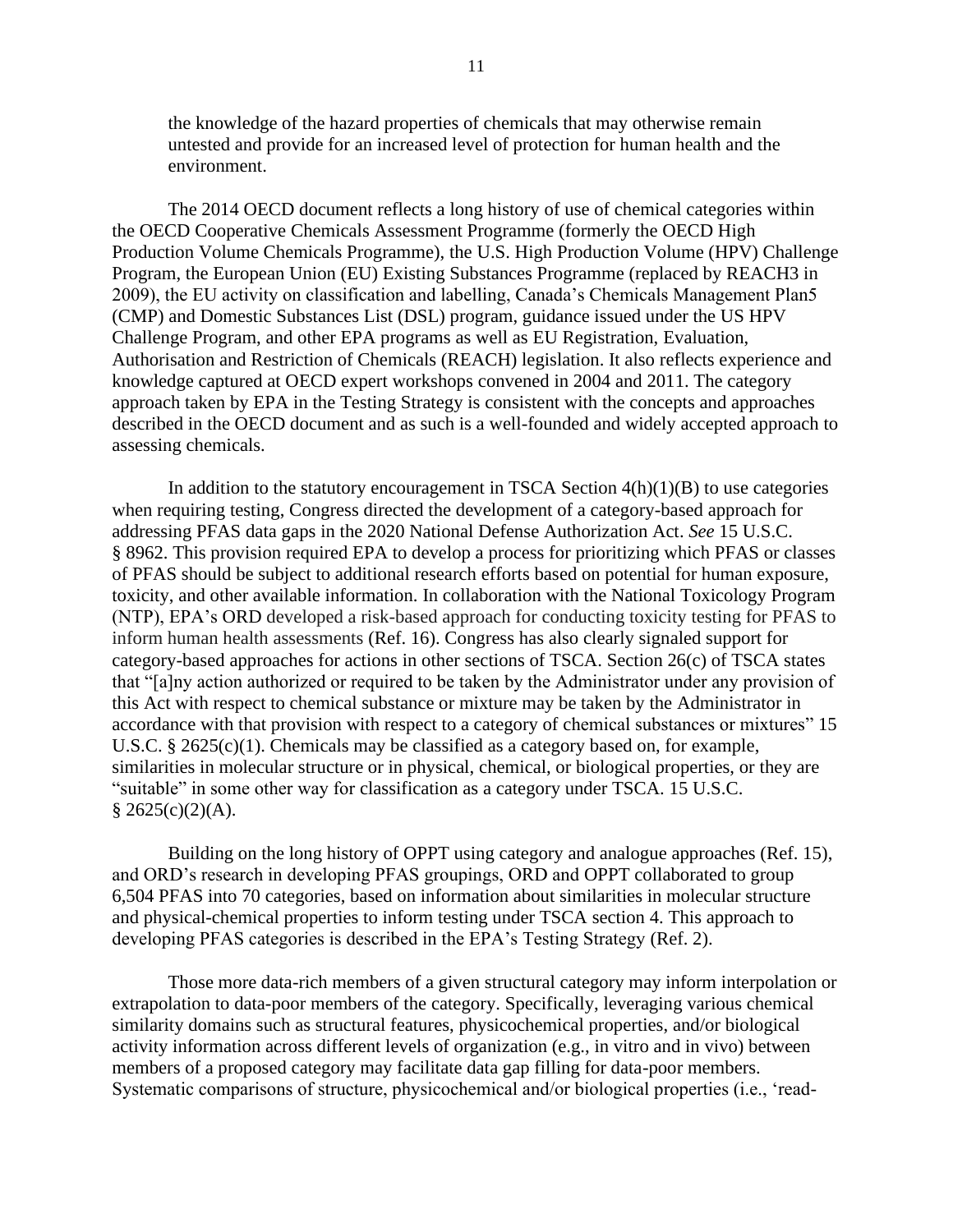across') between chemicals within a given category may: (1) help refine membership of PFAS within a category, (2) identify potential hazard(s) or health outcome domain(s) and associated dose-response for subsets of PFAS within a category and/or for the category as a whole, and (3) save resources (e.g., animals, funding, time) by supporting decision-based needs without the necessity of performing studies for each data-poor PFAS.

EPA believes the use of categories as the basis for identifying PFAS for which testing should be conducted appropriately addresses the concerns outlined in the petition, is consistent with statutory direction and encouragement of a categorization approach, and furthermore, using EPA's category approach within the Testing Strategy is expected to extend the information collected to far more PFAS than the number of PFAS included in the petition. The reconsideration request submitted by petitioners noted that there are "numerous PFAS with likely human exposure" associated with Chemours beyond the 54 substances identified in the petition. Because the use of categories in the Testing Strategy will facilitate data gap filling for "datapoor" PFAS beyond the petition, the information collected under the Testing Strategy also aims to provide an understanding of such additional PFAS that may be present in the Cape Fear River watershed.

## ii. Use of Tiered Testing

The petitioners also recommended a non-tiered approach to evaluating the health and environmental effects of PFAS, meaning that the petitioners requested that EPA require the development of all the proposed studies at the same time. However, TSCA section 4(a)(4) states that when requiring the development of new information under this subsection, the Agency shall employ a tiered screening and testing process, under which the results of screening-level tests or assessments of available information inform the decision as to whether one or more additional tests are necessary, unless information available to the Administrator justifies more advanced testing of potential health or environmental effects or potential exposure without first conducting screening-level testing. The Agency's Testing Strategy will require testing using a tiered approach, with each tier's tests identified in each test order, as required by the law. Although the petition separated the 54 PFAS into two tiers to differentiate the types of tests that the petitioners requested be conducted for each of the substances, that tiering is distinct from what is required under TSCA.

EPA's tiered testing relies on existing data to determine the appropriate testing for each tier, in accordance with statutory requirements. For example, as part of the development of the Testing Strategy, EPA has arrayed different types of tests (e.g., physical-chemical properties, in vitro mechanistic or kinetics testing) into tiers such that the results of tier 1 and 2 tests inform whether and/or how tier 3 tests should be conducted. Based on results of lower tiered testing, EPA will consider systemic toxicity testing that measures adverse endpoints such as liver and kidney disease, immunotoxicity, thyroid function, lipid dysregulation and reproductive and developmental toxicity, consistent with the endpoints of concern identified in the petition.

#### iii. Reduction of Vertebrate Animal Testing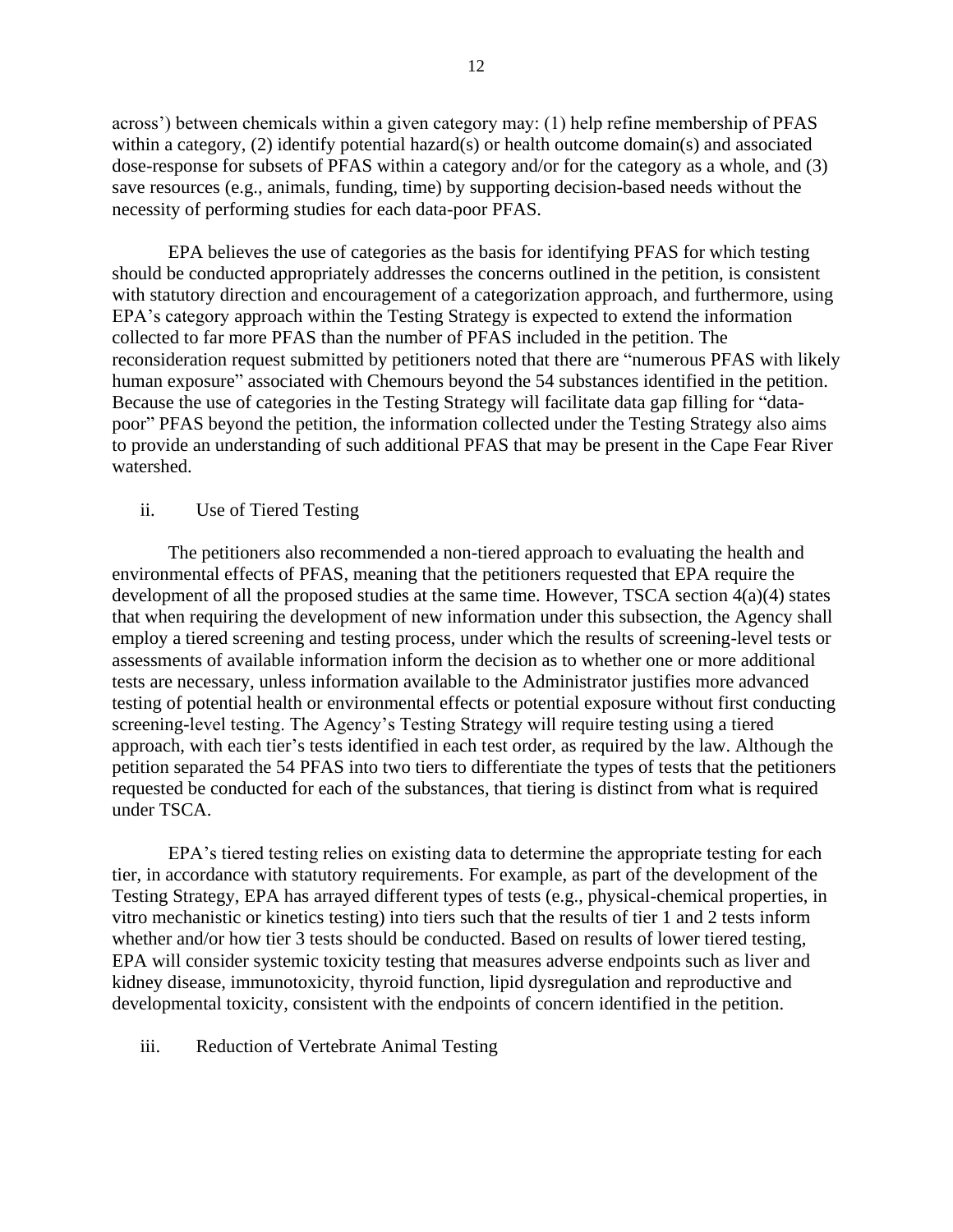EPA's Testing Strategy includes a combination of: (1) rigorous searching for reasonably available existing toxicity information both publicly available and submitted to EPA under TSCA, (2) use of chemical categories, (3) tiered testing, and (4) encouraging the formation of industry consortia to jointly conduct testing to avoid unnecessary duplication of tests to meet the mandates and goals of TSCA section 4(h). As such, EPA's Testing Strategy is closely aligned with TSCA section 4(h).

Specifically, TSCA section 4(h) requires that EPA reduce and replace the use of vertebrate animals in the testing of chemical substances and mixtures. Prior to requesting or requiring testing using vertebrate animals, EPA must consider "as appropriate and to the extent practicable and scientifically justified, . . . reasonably available existing information, including - (i) Toxicity information; (ii) Computational toxicology and bioinformatics; and (iii) High-throughput screening methods and the prediction models of those methods." 15 U.S.C. § 2603(h)(1)(A). As discussed above, the Testing Strategy is consistent with this mandate.

Further, TSCA section 4(h)(2) requires that EPA "promote the development and timely incorporation of new scientifically valid test methods and strategies that are not based on vertebrate animals . . . ." 15 U.S.C. § 2603(h)(2). Among the list of examples of alternative test methods and strategies to reduce, refine, or replace vertebrate animal testing are: "testing of categories of chemical substances," "tiered testing methods," and "industry consortia that develop information submitted under [TSCA]," 15 U.S.C. § 2603(h)(2)(iii), (iv), and (viii), all of which are incorporated into EPA's Testing Strategy.

#### *2. PFAS Identified in the Petition as Represented in the Testing Strategy Categories*

Thirty-nine (39) PFAS identified in the petition are included in the Testing Strategy (see Testing Strategy for inclusion criteria). These 39 PFAS are assigned to 12 of the "data-poor" terminal categories as shown in Table 1. The 12 terminal categories containing the 39 PFAS identified in the petition represent a total of 1,786 of the 6,504 PFAS included in the Testing Strategy.

#### i. Near-Term Testing Covers 30 of 54 Petition Chemicals

A PFAS identified in the petition has been selected as the representative candidate for the initial phase of testing for seven of the 12 terminal categories containing petition chemicals (marked with an asterisk (\*) in Table 1). Six of these seven categories include additional PFAS identified in the petition, such that near-term testing EPA plans to require on the representative PFAS for each of these seven terminal categories will provide information on 21 of the 39 PFAS identified in the petition. For example, the petitioners propose that testing be conducted on perfluoro(4-methyl-3,6-dioxaoct-7-ene)sulfonyl fluoride (CAS No. 16090-14-5), which falls within terminal category "PFAA precursors, less than 8 carbons, cluster 2." This terminal category includes an additional seven PFAS for which testing is also proposed in the petition. Hence, using a category approach, the testing intended for perfluoro(4-methyl-3,6-dioxaoct-7 ene)sulfonyl fluoride can be extended to the seven additional PFAS identified in the petition and other data-poor chemicals within the terminal category, "PFAA precursors, less than 8 carbons, cluster 2," for a total of 149 PFAS.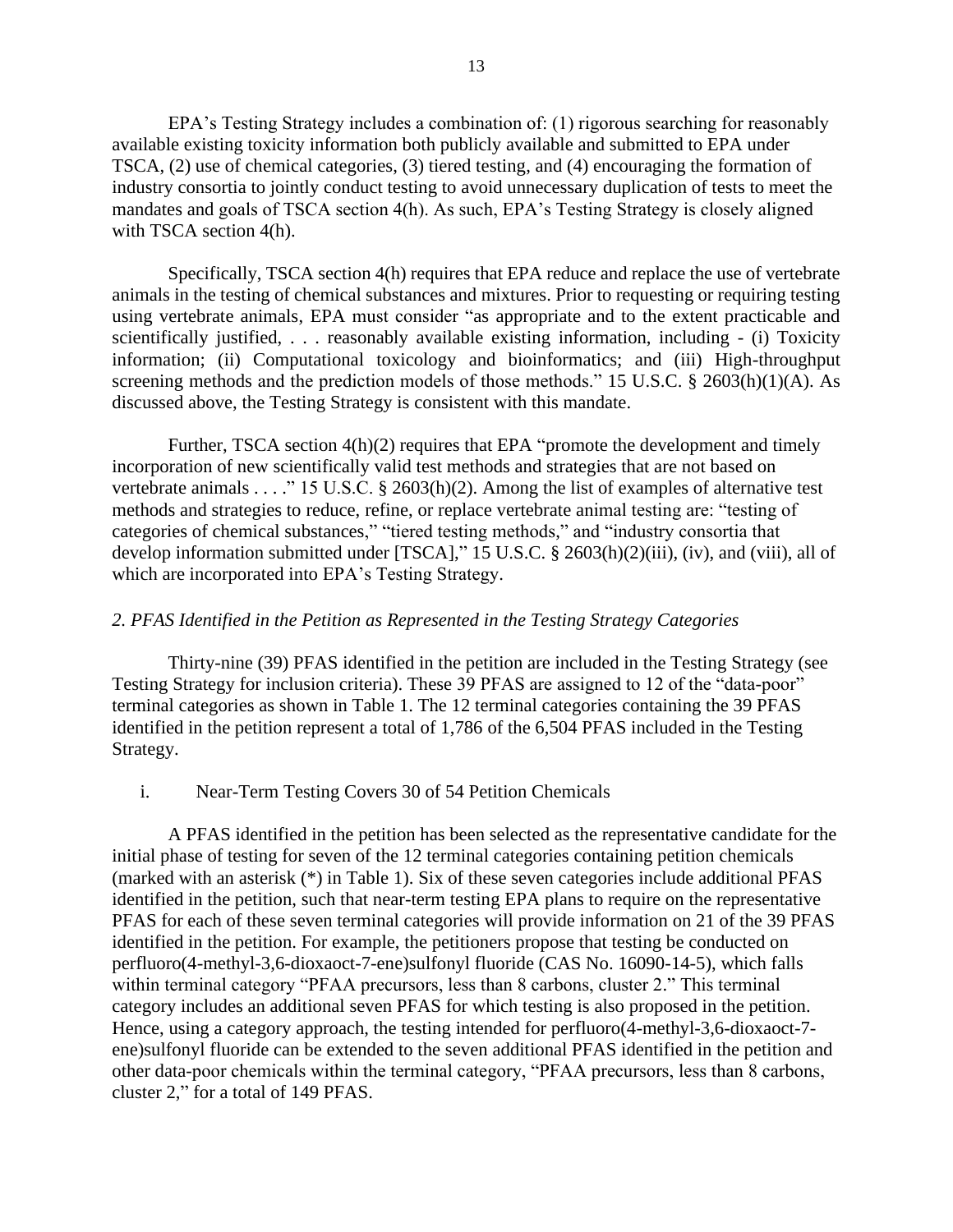There are an additional four categories that have been selected for the initial phase of testing that contain petition chemicals (marked with two asterisks (\*\*) in Table 1). For these four categories, the Agency identified the chemical with the most representative structural features for the category (the centroid) as the candidate for the initial phase of testing, although the candidate is not a petition chemical. Near-term testing EPA plans to require on the representative PFAS for each of these four terminal categories will provide information on an additional nine of the 39 PFAS identified in the petition.

*Table 1. Summary of the 12 terminal categories containing at least one petition chemicals meeting the OPPT definition of PFAS. PFAS representing 11 of these categories will receive test orders in the initial phase of testing.*

| <b>National Testing Strategy Terminal Category (Ref.</b><br>2)        | <b>Number of petition</b><br><b>PFAS</b> in the category | <b>Total number of</b><br><b>PFAS</b> in the<br>terminal category |
|-----------------------------------------------------------------------|----------------------------------------------------------|-------------------------------------------------------------------|
| PFAAs, less than eight carbons                                        | 9                                                        | 129                                                               |
| PFAA precursors, greater than eight carbons**                         | 6                                                        | 597                                                               |
| PFAA precursor, less than eight carbons, cluster 1 <sup>*</sup>       | 3                                                        | 104                                                               |
| PFAA precursor, less than eight carbons, cluster 2 <sup>*</sup>       | 8                                                        | 149                                                               |
| PFAA precursor, volatile, cluster 2 <sup>**</sup>                     | 1                                                        | 78                                                                |
| Others, greater than eight carbons, cluster 1 <sup>*</sup>            | $\mathfrak{D}$                                           | 230                                                               |
| Others, less than eight carbons, cluster 1, subcluster 2 <sup>*</sup> | 1                                                        | 85                                                                |
| Others volatile cluster $2^*$                                         | $\overline{2}$                                           | 175                                                               |
| Others, volatile, cluster 3, subcluster $1^*$                         | 3                                                        | 114                                                               |
| Others, cyclic, volatile, cluster 1 *                                 | $\overline{2}$                                           | 48                                                                |
| Non-PFAA perfluoroalkyls, volatile, cluster 1 <sup>**</sup>           |                                                          | 45                                                                |
| Non-PFAA perfluoroalkyls, volatile, cluster 2 <sup>**</sup>           | 1                                                        | 32                                                                |
| Total                                                                 | 39                                                       | 1,786                                                             |

\* this category contains one or more PFAS identified in the petition and one of the petition chemicals has been identified as the PFAS for the initial phase of testing for this category; a total of 21 PFAS identified in the petition are included within the categories with a petition PFAS that will be tested.

\*\* this category contains one or more PFAS identified in the petition; however, the PFAS closest to the centroid, which has been identified as the PFAS for the initial phase of testing for this category, is *not* a PFAS identified in the petition; a total of nine PFAS identified in the petition are included within these categories with a PFAS that will be tested.

The initial phase of the Testing Strategy identifies candidates for testing from 11 categories which each contain at least one PFAS identified in the petition and also identifies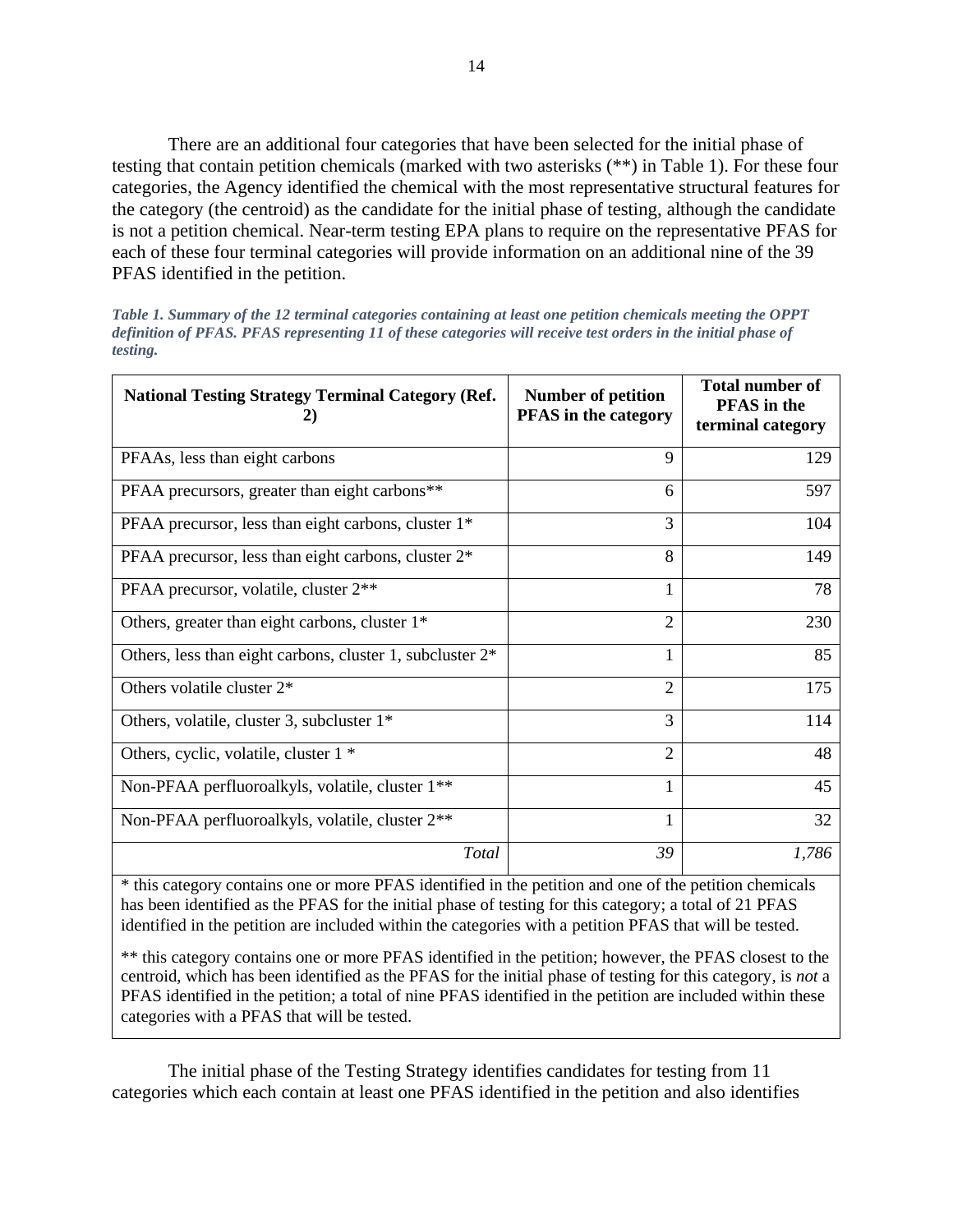candidates from an additional 13 PFAS categories, for a total of 24 PFAS testing candidates representing 24 different "data-poor" terminal categories. These 24 categories include 2,950 PFAS in total, of which 30 are identified in the petition. Thus, the total number of PFAS that will be covered in the 24 initial testing categories is larger than the total number of PFAS in the 12 categories containing petition chemicals (1,786; Table 1). Figure 1 depicts the representation of PFAS identified in the petition within the 70 terminal categories included in the Testing Strategy and the overlap with categories where representative chemicals were selected for phase 1 testing.



*Figure 1: Representation of PFAS identified in the petition within the 70 terminal categories included in the Testing Strategy. The Testing Strategy grouped PFAS by structural and physical-chemical properties into 70 total categories. Three of these categories are characterized as relatively data-rich in regard to available human-health related toxicity test information. From the data-poor terminal categories, 24 categories contain candidate substances selected for phase 1 testing. Eleven of these categories contain at least one petition chemical substances. One additional category contains petition chemical substances and is not currently selected for phase 1 testing but is being reviewed for later consideration.*

#### ii. Subsequent Testing May Cover 9 of the 54 Petition Chemicals

Nine PFAS identified in the petition fall into one "data-poor" category (see Figure 1), "PFAAs, less than eight carbons", for which a candidate PFAS has not been identified for testing in the first phase of the Testing Strategy (Table 1). The Agency will continue to evaluate the data needs and associated manufacturer information for the chemicals in this category and may require testing on a candidate PFAS in a later phase.

# iii. Remaining 15 of 54 Petition Chemicals

Fifteen substances identified in the petition (Table 2) do not meet the definition of "PFAS" for purposes of the Testing Strategy; therefore, the Agency has decided it is not appropriate to require the development of information about these substances at this time. As described in further detail below, the definition was developed to focus the Agency's testing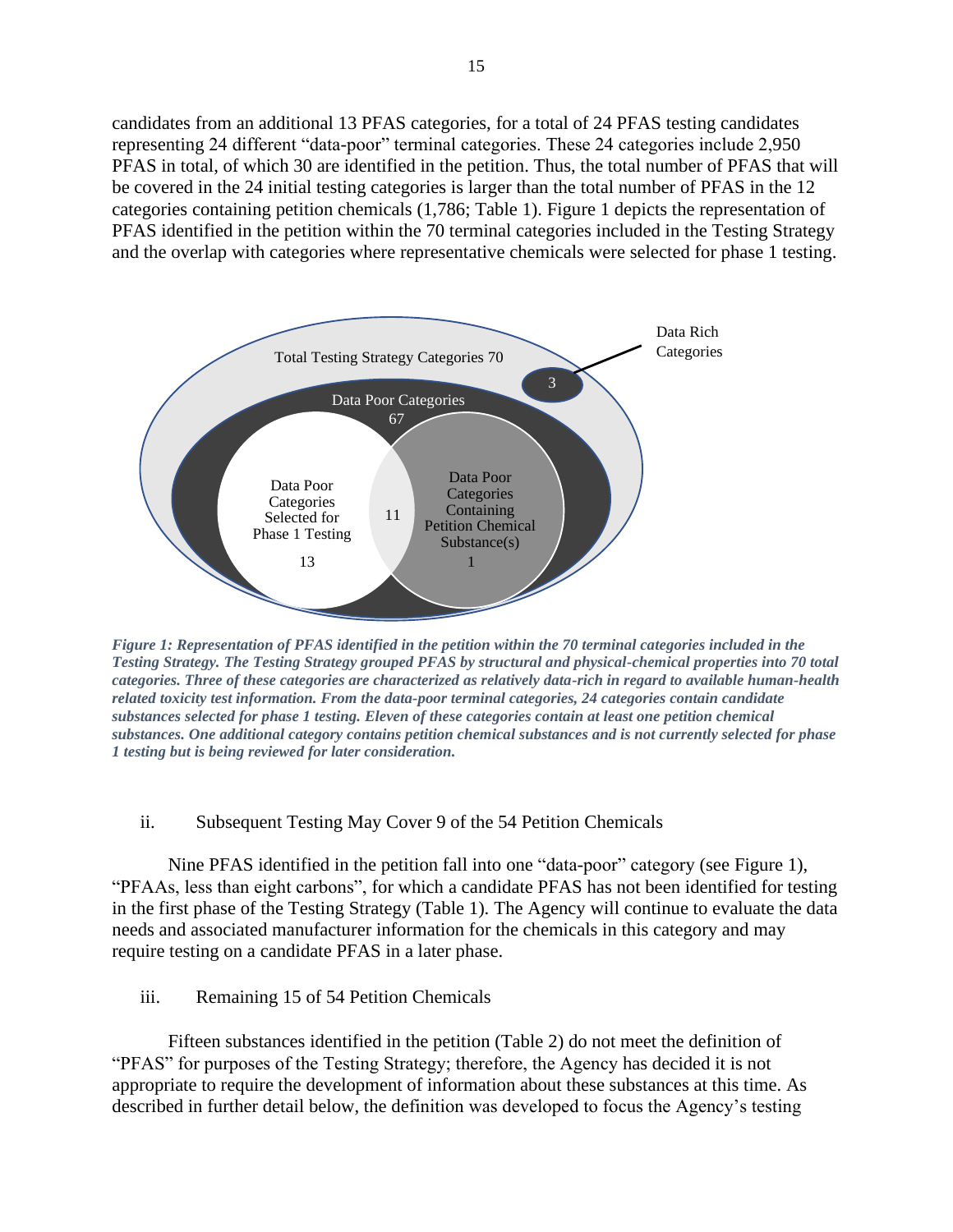efforts on PFAS believed to be of the highest concern. Additionally, several of these 15 chemicals are not ideal candidates for the first phase of testing as they have relatively robust existing toxicity information (superscript *b*; Table 2), or are related to chemicals with relatively robust toxicity information, all of which would limit the Agency's ability to satisfy the section 4 requirements for issuing test orders as proposed by the petitioners at this time.

| CAS No.                                                                                                                                                            | <b>Chemical Name</b>                                    |  |
|--------------------------------------------------------------------------------------------------------------------------------------------------------------------|---------------------------------------------------------|--|
| 39492-90-5                                                                                                                                                         | Perfluoro-3,5,7,9-butaoxadecanoic acid                  |  |
| 39492-91-6                                                                                                                                                         | Perfluoro-3,5,7,9,11-pentaoxadodecanoic acid            |  |
| 39492-88-1 <sup>a</sup>                                                                                                                                            | Perfluoro-3,5-dioxahexanoic acid                        |  |
| 39492-89-2                                                                                                                                                         | Perfluoro-3,5,7-trioxaoctanoic acid                     |  |
| $674 - 13 - 5^a$                                                                                                                                                   | Difluoro(perfluoromethoxy) acetic acid                  |  |
| $116 - 14 - 3^{b}$                                                                                                                                                 | Tetrafluoroethylene                                     |  |
| $116 - 15 - 4$ <sup>b</sup>                                                                                                                                        | $1,1,2,3,3,3$ -Hexafluoro-1-propene                     |  |
| $1187 - 93 - 5$ <sup>b</sup>                                                                                                                                       | Trifluoro(trifluoromethoxy)ethylene                     |  |
| 1514-85-8                                                                                                                                                          | Difluoromalonic acid                                    |  |
| $353 - 50 - 4b$                                                                                                                                                    | Carbonic difluoride                                     |  |
| 354-34-7                                                                                                                                                           | Trifluoroacetyl fluoride                                |  |
| $422 - 67 - 3$                                                                                                                                                     | Difluorosulfoacetic acid                                |  |
| $677 - 67 - 8$                                                                                                                                                     | Difluoro(fluorosulphonyl)acetyl fluoride                |  |
| 69116-71-8                                                                                                                                                         | 2,2-Difluoro-3-oxopentanoyl fluoride                    |  |
| 21703-43-5                                                                                                                                                         | 1,1,1,3,3,5,5-Heptafluoro-2,4-dioxahexan-6-oyl fluoride |  |
| <sup>a</sup> Chemical subject to toxicity studies pursuant to Chemours Consent Order<br><sup>b</sup> Chemical has relatively robust toxicity information available |                                                         |  |

*Table 2: Summary of the 15 chemical substances in petition not addressed through PFAS Testing Strategy because they do not meet the OPPT Working Definition of PFAS.*

In the Testing Strategy, EPA applied OPPT's working definition of PFAS (i.e., the chemical contains at least two adjacent carbon atoms, where one carbon is fully fluorinated and the other is at least partially fluorinated), among other structural filters, in developing PFAS categories to inform future testing. This working definition identifies chemicals with at least two adjacent carbon atoms, where one carbon is fully fluorinated and the other is at least partially fluorinated. This EPA/OPPT working definition is focused on substances likely to be present in the environment, especially water, thereby focusing on substances with greater potential for exposures to people/environment and by extension more potential to present risks. For example, chemicals with (-CF2-) that are not (-CF3) are expected to degrade in the environment, and most substances with only one terminal carbon (-CF3) are expected to degrade to trifluoroacetic acid, which is a well-studied substance. This working definition focuses on PFAS believed to be of highest concern based on their persistence and potential for presence in the environment and human exposure.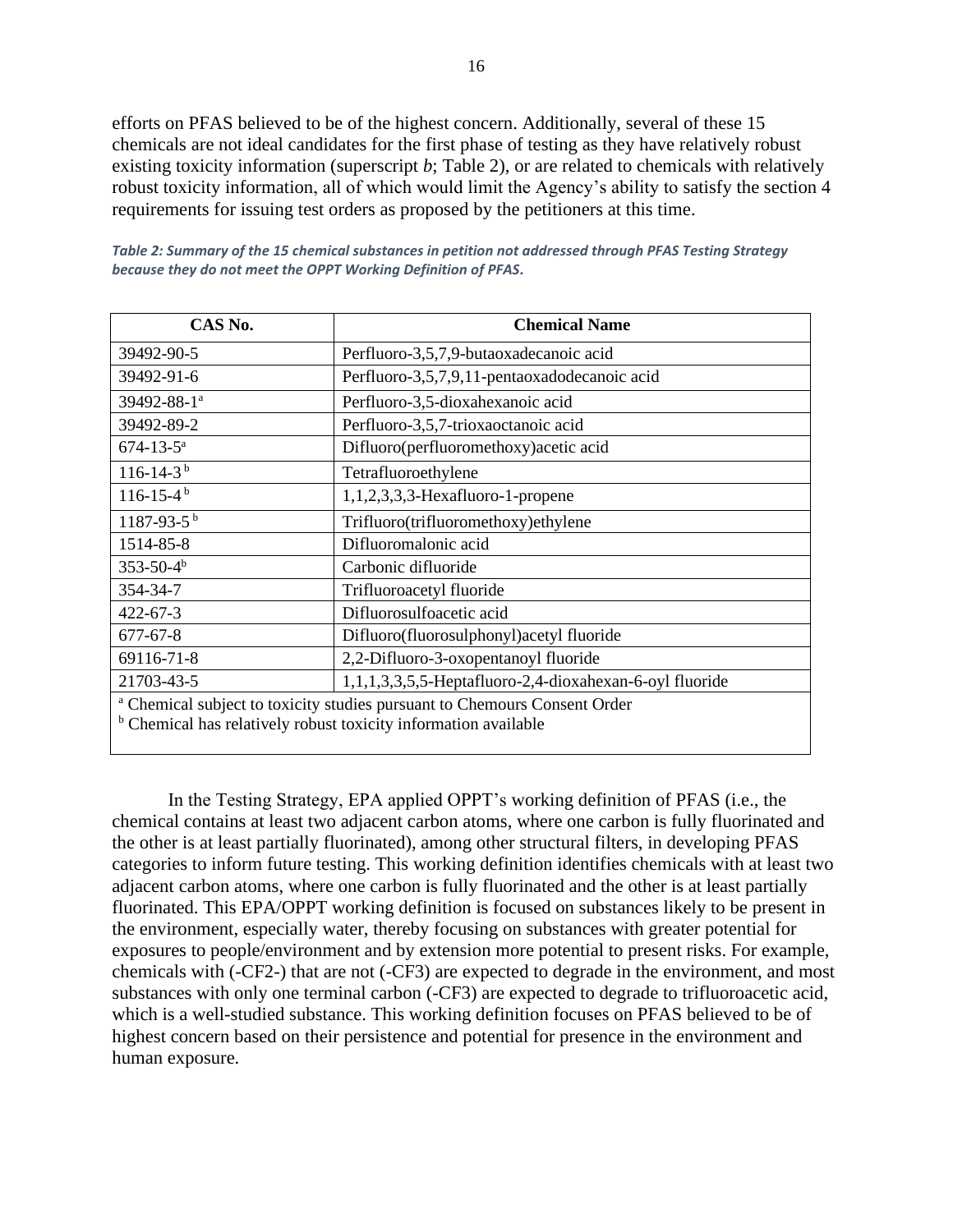Although not included in the Testing Strategy, EPA applied the same search procedures described in the Testing Strategy to identify reasonably available, human-health related toxicity studies for these 15 substances. For example, for 1,1,2,3,3,3-hexafluoro-1-propene (CAS No. 116-15-4), EPA identified a number of toxicity studies that are already available including acute, subchronic, chronic, developmental toxicity and reproductive toxicity, mutagenicity, irritation and/or sensitization studies along with biomonitoring data. The results of the Agency's search on carbonic difluoride (CAS No. 353-50-4) are also notable, as it is highly reactive and has numerous acute duration toxicity studies available. Its reactivity also precludes it, for toxicological and logistical reasons, from being tested for longer durations, thus it would not be appropriate to require chronic exposure testing for this chemical.

EPA is undertaking efforts to conduct more in-depth analyses of the existing data for these 15 substances, which will inform later phases of testing.

#### **B. Expected Action with Respect to Testing on Mixtures**

Petitioners recommended that the Agency require toxicity testing on three discrete mixtures of PFAS that are alleged to be representative of the PFAS contamination of the communities living near and downstream of the Chemours facility. While the Agency is supportive of developing approaches to evaluate PFAS mixtures, EPA believes that a better understanding of individual PFAS that have been strategically selected to be representative of thousands of PFAS – a goal that would be furthered by the category approach contemplated in EPA's Testing Strategy – will provide the tools to assess many more PFAS mixtures than an immediate focus on a limited few discrete PFAS mixtures that have a finite applicability, i.e., limited to only that specific mixture. Such mixture studies are unlikely to meaningfully capture the interactions between the hundreds of PFAS potentially present in the environment and the range of exposures of the Cape Fear River watershed communities. EPA believes it would be premature to require testing on discrete PFAS mixtures before better understanding the individual component chemicals. Consideration of the information collected under the Testing Strategy will also assist the Agency in its determination of whether effects information on a mixture may *not* "be reasonably and more efficiently determined or predicted" by testing the individual substances in the mixture. 15 U.S.C. § 2603(a)(1)(B).

EPA has existing guidance for conducting health risk assessments of chemical mixtures (Ref. 17, 18), which suggests a hierarchy of hazard and dose-response information for evaluation of mixtures of chemicals. Data associated with whole mixtures (i.e., a specific mixture of interest) are considered optimal, when available, however guidance still recommends consideration of the components in the mixture in response to environmental degradation or in the case of differing endpoints of concern. The diversity of PFAS co-occurring in different component associations and proportions in environmental matrices (e.g., water, soil, air) makes whole mixture testing and evaluations extremely difficult and complex. In the environment, characterization of any given mixture is complicated and typically limited to a particular situation and time due to a number of factors including differing fate and transport properties of chemicals; biotic (metabolism) and abiotic (degradation) processes such as a result of pH, ultraviolet radiation, or media temperature; and PFAS mixtures commonly co-occurring as an array of parent species, metabolites, and/or abiotic degradants. In controlled experimental study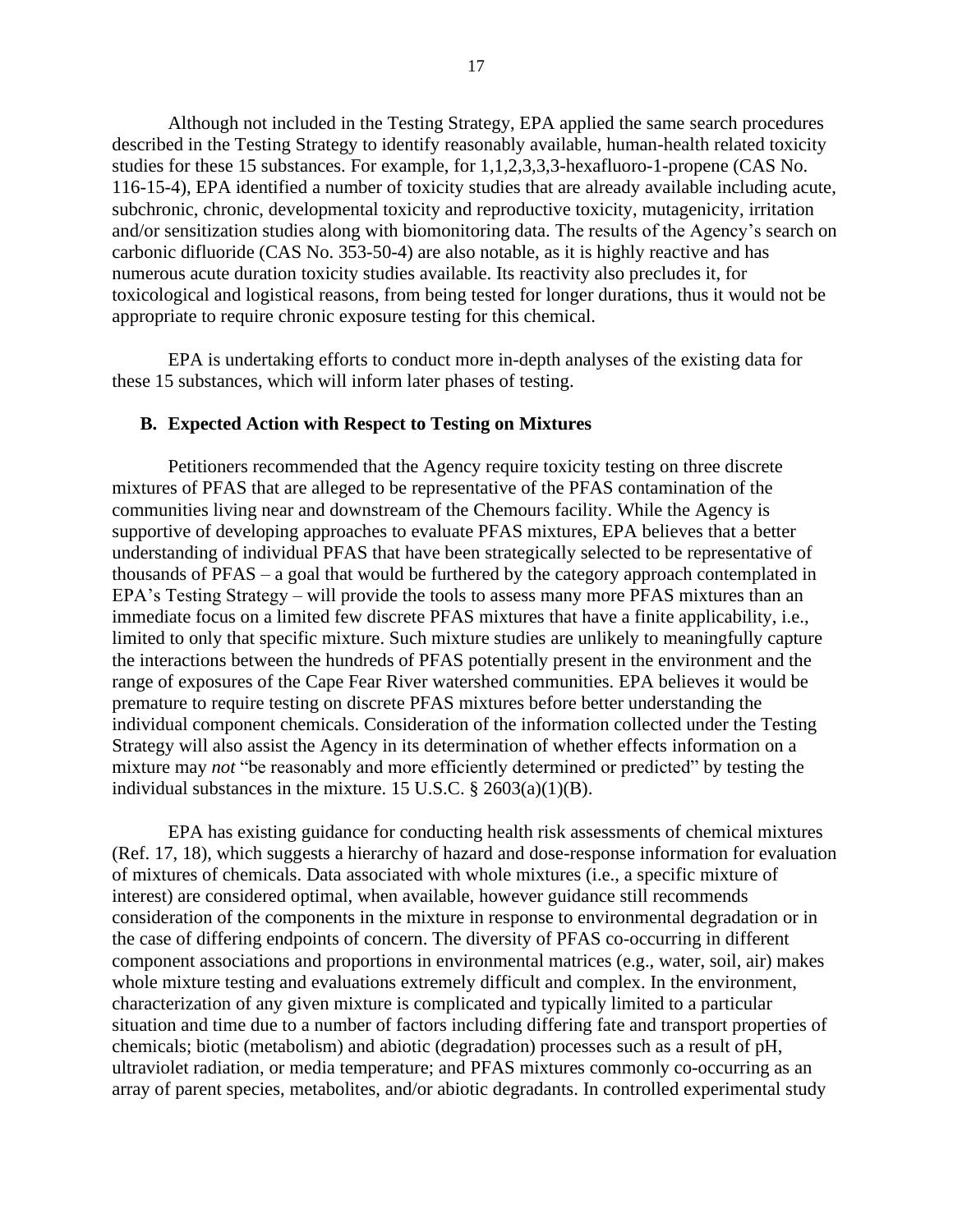designs, whole mixtures can be assembled with defined component chemical membership and proportions. However, the toxicity associated with exposure to a defined mixture in a laboratory setting is relevant *only for that specific mixture* and may not be relevant or translatable to other PFAS mixtures of different component associations and proportions. Indeed, increasing environmental sampling evidence (e.g., water, air, and soil) suggests that the complexities associated with the diversity of PFAS co-occurring in different mixtures make evaluating each unique whole mixture intractable, which is why component-based mixture approaches (e.g., where the toxicity of the product is predicted from the toxicity of individual components using concentration addition) are considered particularly useful and appropriate for addressing the joint toxicity of multiple (i.e., two or more co-occurring) PFAS.

EPA mixtures guidance provides several options for component-based assessment based on different assumptions of how substances behave chemically and/or biologically in mixtures (Ref. 17, 18). For example, 'dose addition' applies when mixture components act on similar biological systems and elicit a common toxic response (section 4.1.1, Ref. 17). In contrast, 'response addition' applies when mixture components act on different biological systems or produce effects that do not influence each other (section 4.1.1, Ref. 17). Experimental evidence from mixtures studies across several classes of environmental chemicals (e.g., PCDD/Fs, PAHs, DBPs, phthalates) have supported an assumption of dose additivity (Ref. 19). To date, linear (e.g., PFOA, PFOS) or branched (e.g., GenX chemicals) PFAS have been shown to activate similar cellular receptors (e.g., PPARs, CAR, LXR, PXR) and produce common toxicological effects in multiple tissues, across life stages and species. For example, recent PFAS mixture studies in rodents demonstrated that combinations of PFAS such as PFOA, PFOS, GenX chemicals, and Nafion byproduct 2 induce maternal and fetal health outcomes (e.g., neonatal mortality, decreased pup body weight, alterations in maternal thyroid hormone levels and gestational weight gain) consistent with dose addition (Ref. 20, 21, 22). EPA component-based mixtures risk assessment methods based on dose addition, such as the hazard index and relative potency factor, have been suggested in the evaluation of same/similar non-cancer health effects associated with co-occurring PFAS in water (Ref. 23). The same dose addition-based mixtures assessment approaches may inform component-based evaluation of PFAS under the context of the Testing Strategy as well.

For example, the EPA's Office of Water (OW) and ORD recently co-authored a *Draft Framework for Estimating Noncancer Health Risks Associated with Mixtures of Per- and Polyfluoroalkyl Substances (PFAS)*, which is under review by EPA's Science Advisory Board (SAB). Further, the EPA's Risk Assessment Forum is coordinating the finalization of a report designed to advance the science of dose additive approaches in chemical mixtures assessment. Importantly, the data objectives and application foci presented in this report are consistent with multiple EPA efforts summarized here and is indicative of close coordination between OCSPP and the rest of the Agency on a comprehensive approach to further the science and research needed to address risks from PFAS, including mixtures of PFAS.

Considering the complexity of potential combinations of PFAS components in environmental mixtures, and the diverse array of bioactivity and toxicity information for individual PFAS, it is logical to anticipate a mixed profile of PFAS additivity. This aspect is a key consideration inherent in the proposed category-based approach. That is, assigning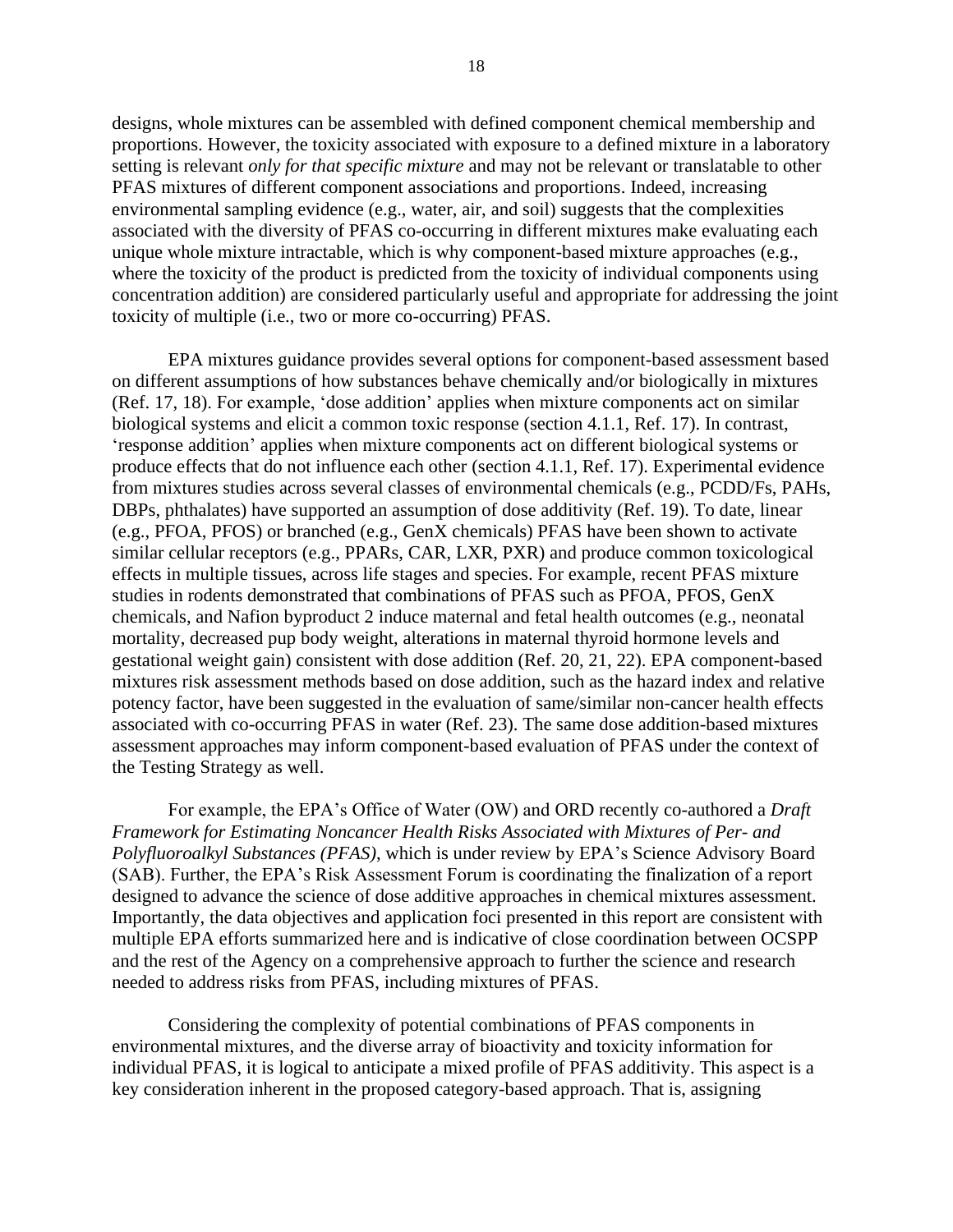structurally-diverse PFAS to categories or subcategories is an essential starting point for subsequent evaluations of potential additivity (or deviations from additivity, such as synergistic or antagonistic interactions). A reasonable default assumption for members of a given category is that they would induce a mixture effect via dose additivity. However, if toxicity testing evidence suggests a mix of dose and response addition across members of a category, existing EPA guidance includes methods (e.g., Cumulative Relative Potency Factors) to facilitate analysis of PFAS both within a category and across categories as needed and EPA will adjust its approach at that time.

Based on the current state-of-science, continuing to evaluate the progress of ongoing PFAS mixture studies and methodologies is also squarely consistent with the TSCA section 4 statutory requirement that EPA require the development of information about mixtures only when the effects of the mixture "may not be reasonably and more efficiently determined or predicted by testing the chemical substances which comprise the mixture." 15 U.S.C.  $§$  2603(a)(1)(B).

#### **C. Expected and Ongoing Actions with Respect to Human Studies**

Petitioners also suggested, as part of the proposed testing program, that EPA compel Chemours to conduct a human epidemiological research study specifically of Cape Fear River watershed residents. Considering the multiple ongoing nationwide efforts to address community PFAS exposures and the significant resources it would take for EPA to initiate such a study, the Agency currently believes it is both appropriate and consistent with EPA's statutory obligations to continue to engage and partner with existing ongoing research efforts related to PFAS health studies that will help characterize potential health and environmental effects from PFAS in Cape Fear River watershed communities and is considering additional opportunities to further support these efforts. As discussed in greater detail below, multiple epidemiological studies are ongoing, both by EPA and other federal partners, and EPA intends to consult and cooperate with its federal partners, e.g., Centers for Disease Control (CDC) and the NIEHS, to continue to evaluate how ongoing research will directly inform this issue. Such coordination is consistent with TSCA section 9(d), which additionally provides that the EPA Administrator shall consult and cooperate with other Federal agencies "for the purpose of achieving the maximum enforcement of [TSCA] while imposing the least burdens of duplicative requirements" on those subject to TSCA. 15 U.S.C. § 2608(d). EPA intends to consider the information developed through these efforts to determine whether it is appropriate to require the development of additional epidemiological information under TSCA section 4.

#### *1. Ongoing Human Studies at the CDC*

CDC's Agency for Toxic Substances and Disease Registry (ATSDR) is conducting a cross-sectional multi-site study to evaluate potential associations between measured and historically reconstructed serum levels of PFAS and selected health outcomes in communities whose drinking water was impacted by PFAS (Multi-site Study). Contrary to the petitioners' claim that the ATSDR studies are limited to military sites and aqueous film-forming foam (AFFF) (Ref. 8), EPA has confirmed with ATSDR that the human studies included in the Multi-Site Study include sites with drinking water impacted by both AFFF use at military bases and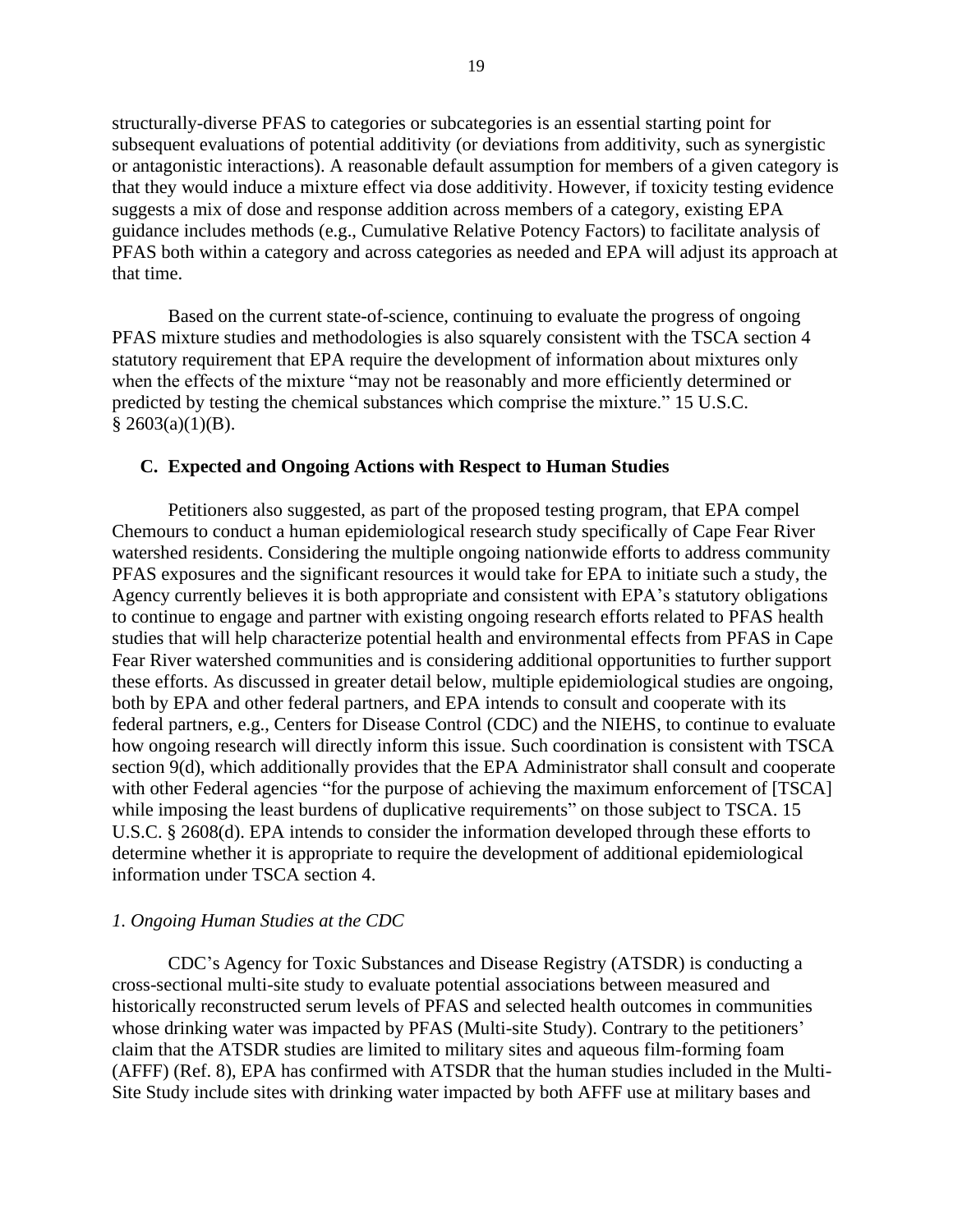PFAS emissions from commercial/industrial facilities. ATSDR is conducting a pilot study site around the Pease Airport near Portsmouth, NH, as well as funding seven additional health studies with academic partners around the country (CO, MI, PA, NJ, MA, NY, and CA) to study cohorts near both industrial sites and military bases. This ATSDR sponsored Multi-Site Study examines each of the health outcomes proposed for study in the petition. ATSDR is also positioning itself to perform additional follow-up and longitudinal analysis of these cohorts (Ref. 24). For these reasons, EPA believes the ATSDR Multi-site Study will inform the health outcomes associated with past and current exposures in residents exposed to PFAS in drinking water for all communities in the U.S., including those exposed to PFAS in drinking water from the Cape Fear River.

CDC is conducting several additional studies on the health effects of PFAS. This includes two ecologic studies (i.e., comparisons of groups rather than individuals) to examine aggregatelevel incidence rates of various health outcomes (collected from state vital statistics and cancer registries) related to geographically-defined levels of PFAS in drinking water (measured via EPA's Unregulated Contaminant Monitoring Rule 3 (77 FR 26072) (FRL-2012-9978)). CDC is also collaborating with the American Cancer Society to examine the association between serum PFAS levels and subsequent development of cancer of several types (cancers of the kidney, bladder, breast, prostate, pancreas; and hematopoietic malignancies). EPA believes these ongoing CDC studies evaluating the health effects associated with drinking water exposures to PFAS will also inform the health outcomes associated with past and current exposures in residents exposed to PFAS in drinking water all communities in the U.S., including those exposed to PFAS in drinking water from the Cape Fear River.

#### *2. Ongoing Human Studies at EPA*

EPA is also evaluating how to leverage existing ongoing epidemiological research efforts related to PFAS and how to promote novel research efforts (e.g., familiarity with possible cohorts), as appropriate, to address the PFAS issue in a broader context than the efforts noted above.

For example, EPA's own *Multimorbidity and PFAS Exposure in an Electronic Record Cohort* study is using electronic health records in North Carolina (10,168) to evaluate multimorbidity (two or more chronic diseases) via logistic regression and cumulative link models adjusted for age, race, sex, smoking, socioeconomic status, health care access and food availability (Ref. 25). The results thus far of this effort indicate exposure to PFAS is associated with multimorbidity in this cohort and associations for both PFOA and PFHpA are consistent and robust to various adjustments.

EPA is also collaborating with research partners by providing technical support and environmental data. EPA's collaborations with ATSDR include follow up site assessments to better characterize a broad array of exposures (Ref. 24). EPA also has additional ORD grants for work on PFAS, and the intent of the grants is to advance PFAS human exposure measurement methodologies and encourage common collection of concordant information that will increase impact of individual studies and enable understanding of the most important PFAS exposure pathways (Ref. 26). EPA is also collaborating with NIEHS on their PFAS research program (Ref. 27). Specifically, EPA's ORD developed a risk-based approach for conducting toxicity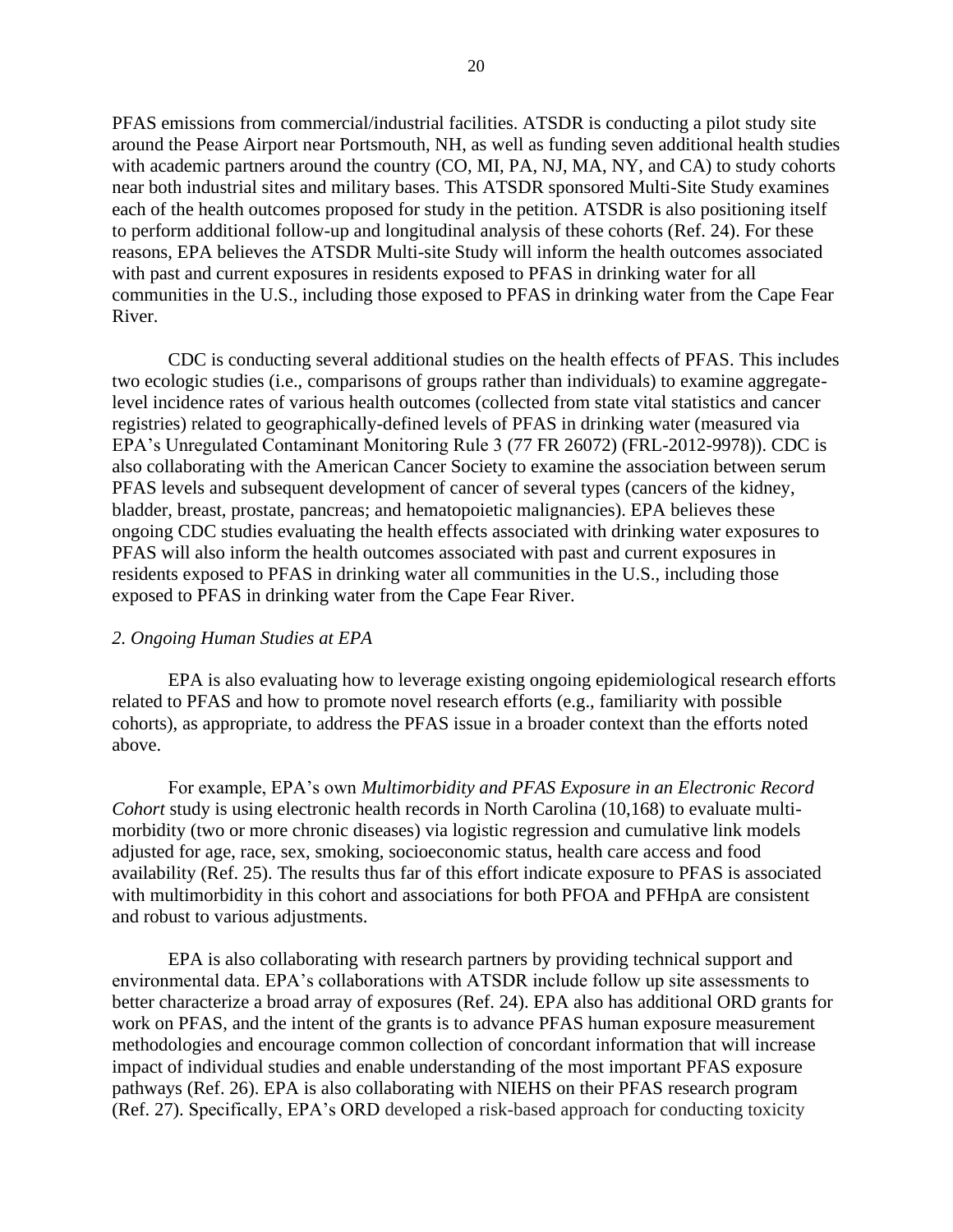testing for PFAS to inform human health assessments with the National Toxicology Program (NTP) and screen more than 100 PFAS to identify common and overlapping patterns of toxicity (Ref. 16).

## *3. Ongoing Human Studies by North Carolina State University Center for Environmental and Human Health Effects of PFAS*

The NC State Center for Environmental and Human Health Effects of PFAS is also specifically studying PFAS exposures and health outcomes in the Cape Fear River region (Ref. 28). The mission of this center is to advance research, technology development, training, and community engagement about exposure to PFAS. The stated long-term objectives are to assess: (1) PFAS exposure in impacted areas; (2) PFAS toxicity and underlying mechanisms of thyroid and immune function; (3) PFAS bioaccumulation potential; and (4) PFAS remediation. A notable recent effort is the GenX Exposure Study (Ref. 28), which is a five-year prospective epidemiology study of approximately 1,200 people in the Cape Fear River region. Petitioners have expressed concern in their letter on July 28, 2021 about the study's funding limitations and narrow focus on thyroid health endpoints (Ref. 8). However, EPA has learned the GenX Exposure Study was additionally funded to review immunological endpoints related to COVID-19, including looking at the prevalence of overt disease, symptoms, sequelae, and antibodies in this population and investigating whether PFAS exposure modifies the response to the virus as measured by antibodies (Ref. 29). Both thyroid and immunological endpoints were cited as health endpoints of particular interest in the petition. These ongoing human studies are directly relevant to communities potentially exposed to PFAS in drinking water in the Cape Fear River region.

#### *4. Limitations at EPA for Designing and Conducting Human Studies*

EPA agrees with the petitioners that human surveillance data collected in epidemiological research has significant utility in better understanding the potential exposures to PFAS, as well as the associated health effects of PFAS on impacted populations. However, EPA believes that there are significant challenges to issuing an order for the type of study contemplated by the petitioners, and these challenges further support why the Agency believes it is not appropriate to compel such a study at this time.

Petitioners argue that the Agency could "quickly design" a test order. This is not the case. Such a study would be costly, complex, and difficult for the Agency to properly execute. For example, Kabat's work related to the Long Island Breast Cancer Study recommends caution related to issues such as initial study design and thoughtful consideration of the underpinning exposure metrics used to define the scope of such research (e.g., selection of chemicals to be evaluated) (Ref. 30). If epidemiological research was required in a test order, it could take years to develop and a significant level of Agency resources to initiate such a study since a broadly accepted protocol and guideline for regulatory purposes does not exist at this point in time. The Agency would not merely draw from the West Virginia C8 study, as suggested, in order to develop such a protocol under TSCA. Issues such as development of a protocol, public involvement, peer review of a study design, recruiting practices, and oversight of the study would need to be addressed. Also, the Agency would need to consider the Federal Common Rule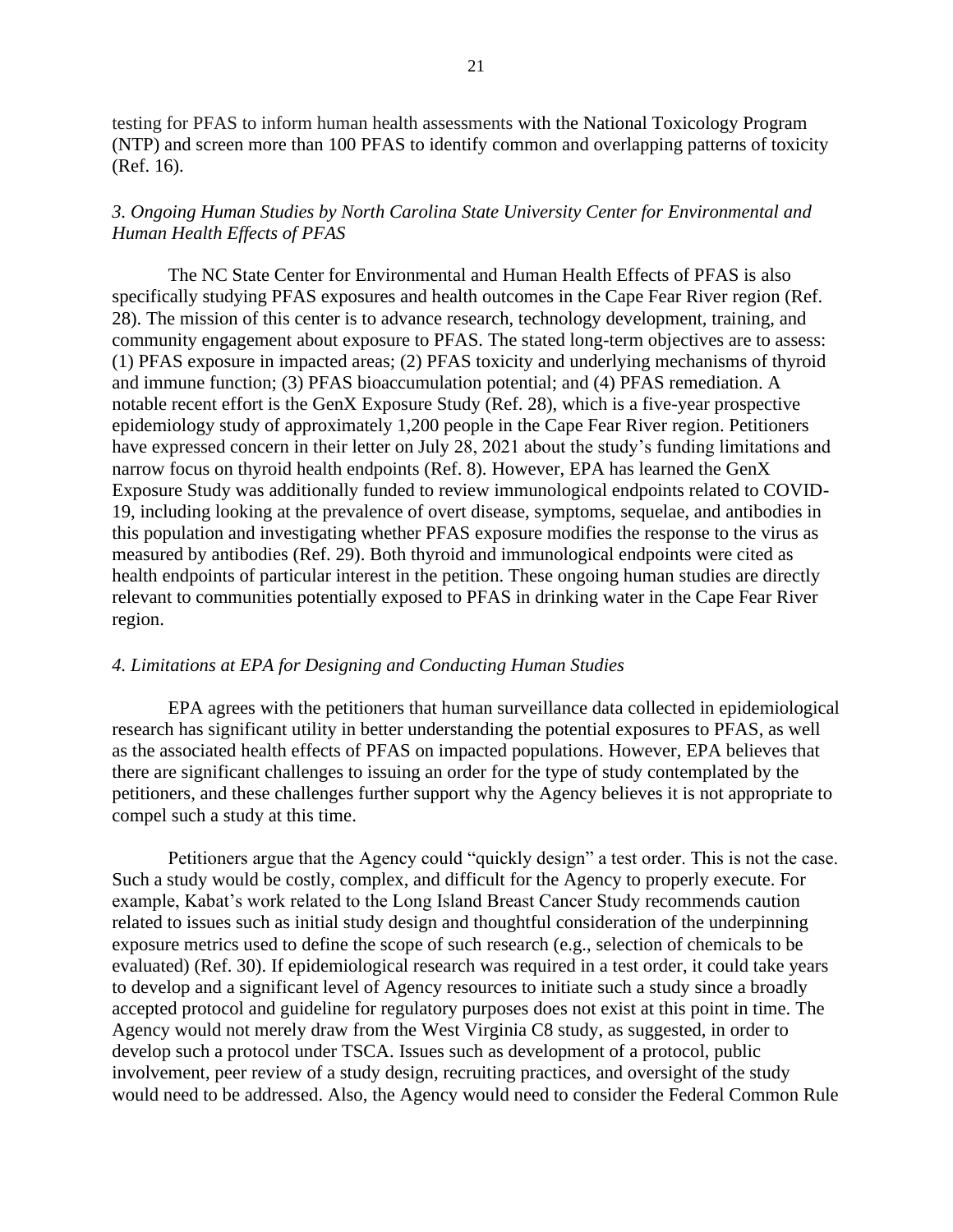for protection of humans in research (Ref. 31) and the Health Insurance Portability and Accountability Act (HIPAA) Privacy Rule (Ref. 32). Given these considerations, it is likely that planning and initiation of a high quality de novo epidemiological study would take multiple years. For example, for the Agricultural Health Study (AHS), a large complex effort focused on pesticide users, recruitment for participants in the study alone was a multi-year process in a focused, geographically-limited population (e.g., pesticide users in Iowa) (Ref. 33).

#### **D. Expected Action with Respect to a Human Half-Life Study**

The petitioners also proposed that EPA compel Chemours to conduct "longitudinal studies" of its workers to measure "the rate of increase and rate of decay of serum or tissue levels as exposure begins or ceases in order to determine half lives in humans." Based on the wording in the petition, the Agency believes the petitioners could be referring to either a biomonitoring study of Chemours workers or an examination of biokinetic parameters for an array of PFAS chemicals in human subjects. At this time, EPA believes it is appropriate to defer any actions to further characterize the half-lives of PFAS in humans because the results of the animal studies included in the initial test orders will inform the design of such human studies and, as described in further detail below, there are both existing studies and ongoing research efforts that will inform the Agency's deliberations on whether and which additional tests are necessary. Thus, EPA intends to consider the information developed through these efforts to determine whether it is appropriate to require the development of additional information under TSCA section 4.

If the petitioners are referring to an examination of biokinetic parameters for the 54 chemical substances in human subjects, EPA agrees that biokinetic parameters are important for further evaluation of exposure, dose, and toxicity, but is deferring acting on this proposal at this time in order to gather information under the Testing Strategy that is a necessary precursor to any examination of biokinetic parameters in humans. *See* 15 U.S.C. § 2603(a)(4). The petitioners use the term, "rate of decay," which is particular to radioactive decay; EPA believes the more general term "rate of elimination" is more appropriate. Elimination may have first order or nonfirst order kinetics, depending on the mechanism(s) by which a substance is removed from the systemic circulation. First order elimination presumes there is a "half-life" that is constant and can be measured. In fact, there is evidence for some PFAS that elimination may in part be due to active transport in the kidneys, which would indicate the kinetics are non-first order (Ref. 34). The tiered testing outlined in EPA's Testing Strategy would be fundamental for designing an effective and appropriate human biokinetic study of poorly characterized chemicals. For example, the testing will establish key parameters, such as whether elimination occurs via first or second order kinetics, whether the kinetic processes are saturable in the body, and what are the key mechanisms of elimination. Hence, the design and utility of human studies would be better informed by collection of more fundamental data. The collection of key parameter data will also improve the potential extrapolation of limited human data, as was the case in EPA's recently issued PFBS toxicity assessment (Ref. 35). As EPA proceeds with the Testing Strategy, the Agency will evaluate the appropriateness of requiring the development of human half-life studies.

If petitioners are referring to a biomonitoring study of Chemours workers for the chemicals that are more well characterized, Chemours has already completed such a study for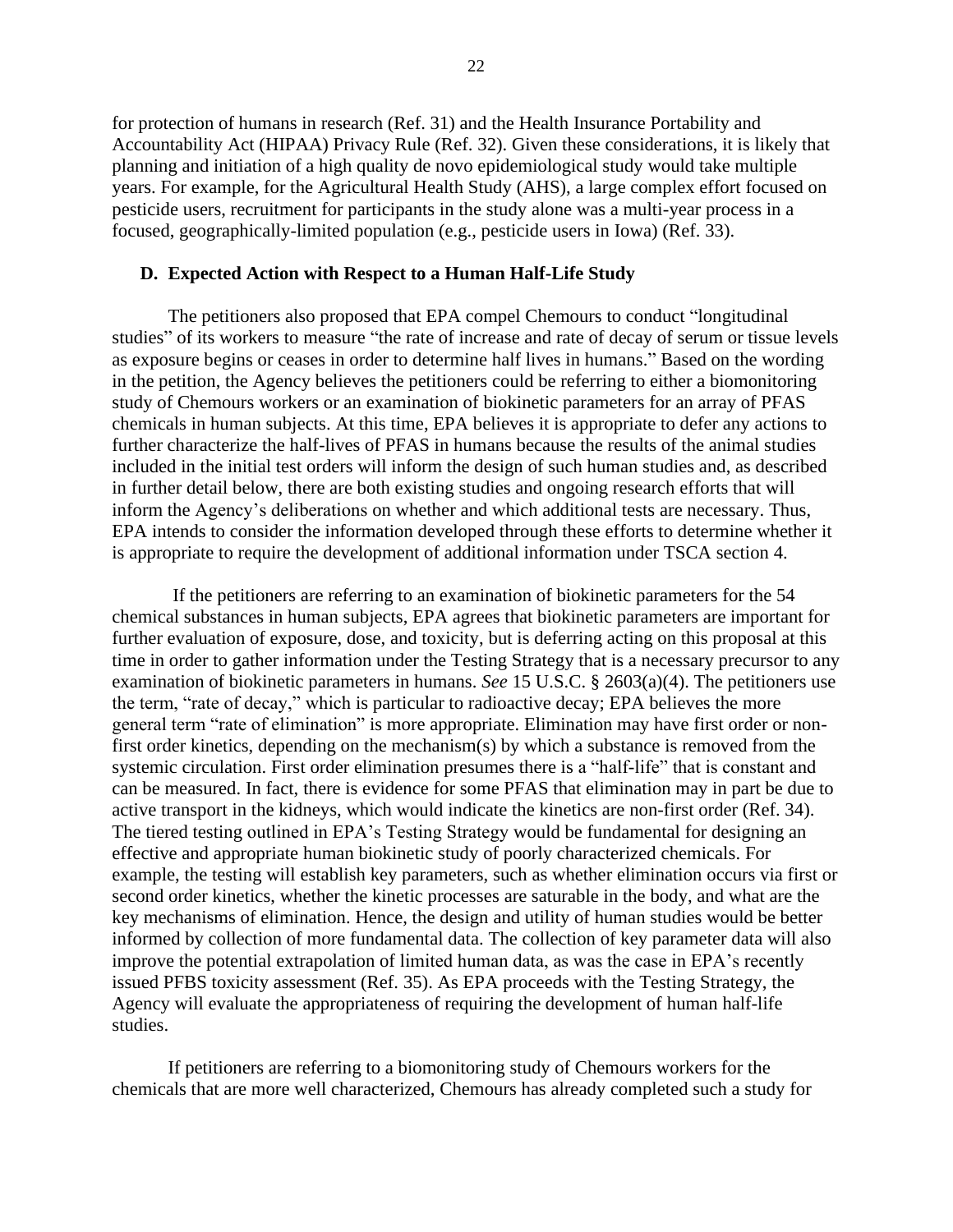GenX and submitted the results to EPA, which are available in ChemView (Ref. 36). EPA is also aware of similar studies available on other PFAS, and the proposed TSCA section 8(a)(7) rule would also require the submission of all "existing environmental and health effects information," which could include existing biomonitoring studies for PFAS. ATSDR's Multi-site Study, discussed further above, is also potentially relevant to petitioners on this issue as the study is reconstructing historic serum concentrations for measured PFAS by estimating half-lives and elimination rates, as well as water contamination modeling to inform the pharmacokinetic parameters and modeling. The study will also evaluate changes in PFAS concentration over time at sites that have existing PFAS biomonitoring.

The significant challenges for ordering human subject studies described above in the response on human epidemiologic research would also be relevant for a human biomonitoring study, and there are additional challenges raised by the proposed study as it is described in the petition. Under TSCA section 4, before requiring "epidemiologic studies of employees," EPA must consult with the Director of the National Institute for Occupational Safety and Health. 15 U.S.C. § 2603(b)(2)(A). In addition, the inclusion of "tissue level" monitoring to evaluate biokinetics is highly invasive and would necessitate the collection of biopsies, which in turn would require a highly detailed justification to an Institutional Review Board in order to be approved (Ref. 31). For example, the petitioners did not specify which tissues should be included in the proposed monitoring or why this is critical information that could not be obtained via less invasive means (e.g., serum or urine samples).

#### **E. Expected Action with Respect to PFAS Analytical Standards**

The petitioners also proposed that the Agency require the development and submission of analytical standards for the 54 chemicals identified in the petition under section  $4(a)(1)(A)(i)$ . The petitioners specifically refer to EPA method OPPTS 860.1650 as the appropriate test guideline, which is the test guideline for submittal of analytical reference standards (Ref. 37). EPA understands analytical standards to mean reference chemical materials used to calibrate and quantitate specific substances (i.e., physical samples of the chemical substance).

To the extent the petitioners seek issuance of a rule or order under TSCA section  $4(a)(1)(A)(i)$  for the development and submission of analytical standards, the Agency does not have the authority to take such action. Under section  $4(a)(1)$  of TSCA, the Administrator shall require "testing be conducted on" a substance. 15 U.S.C. § 2603(a)(1). This provision does not cover the development of physical samples of a chemical substance or mixture; therefore, the Agency cannot issue a rule or order for the development of an analytical standard under section  $4(a)(1)(A)(i)$ .

However, the Agency may order submission of an analytical standard as part of the protocol and methodology for a larger test rule, order, or consent agreement if this were deemed necessary to assure that the information developed under the required test were reliable and adequate. *See* 15 U.S.C. §§ 2603(b)(1)(B) and 2602(15)(B)(iii). The Agency does not believe it is appropriate at this time, however, to require the submission of analytical standards as part of the test orders issued under the Testing Strategy. EPA's experience in handling PFAS in procuring and storing samples for more than 400 PFAS from commercial suppliers for use in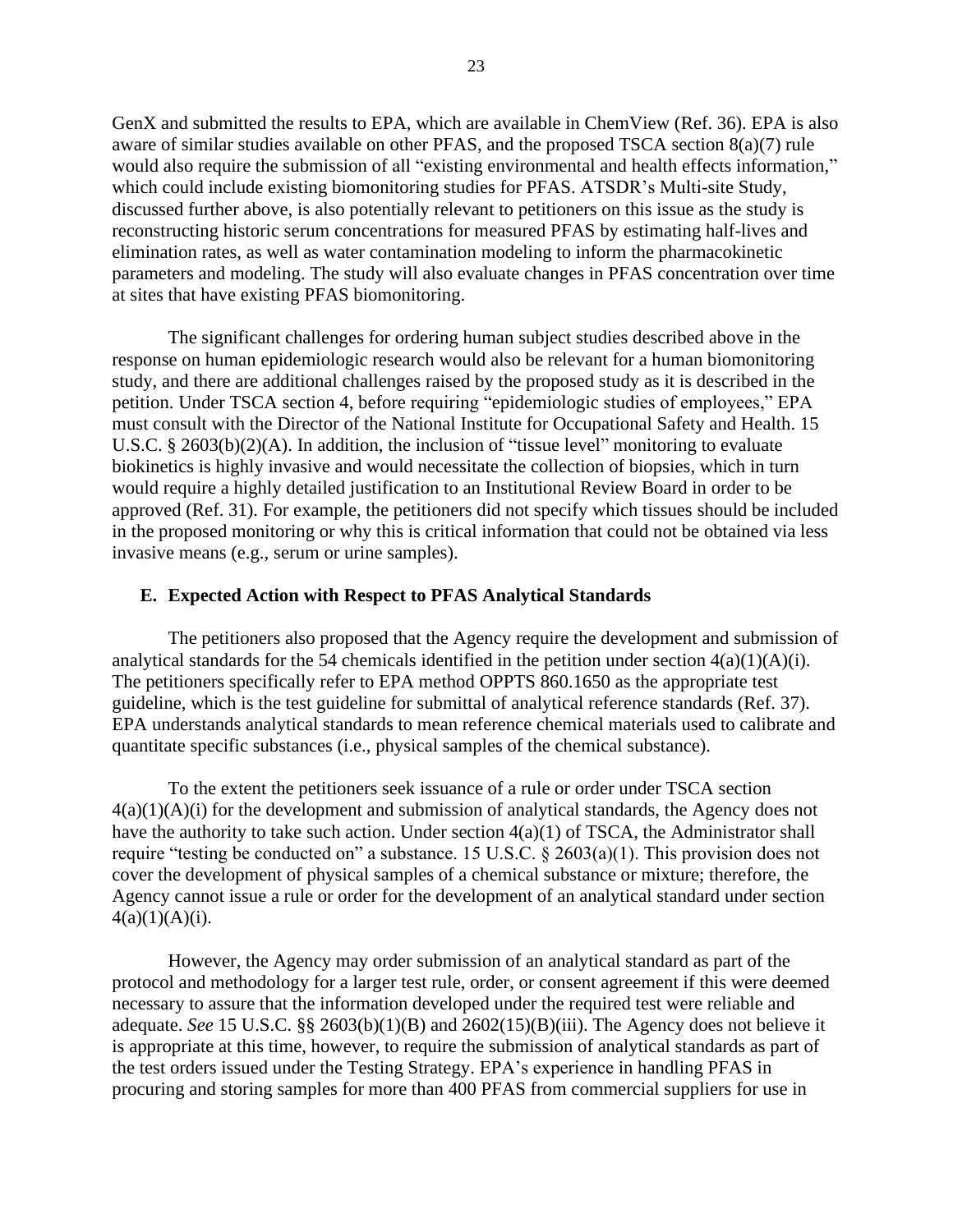research indicates there can be significant storage, sample stability, and resource constraints to collecting and preserving analytical standards. Even under standard -20 degree storage conditions, EPA has observed significant degradation of ~15% of neat samples over the course of weeks and months making the samples unweighable (and therefore unusable), particularly for many lower molecular weight PFAS of interest with fewer than 8 perfluorinated carbons. EPA does not believe it is otherwise necessary to request such standards in conjunction with the first phase of testing to assure that information received is reliable or adequate.

Although the petitioners clearly recommend use of the guideline study for the development of analytical standards, the petitioners also refer to the development of "analytical tools for detecting and measuring the presence" of PFAS in the environment. The use of this language could be interpreted to refer to the development of "analytical methods," which EPA understands to mean the procedures used to measure the amount of particular contaminants in various types of media samples (Ref. 38). Analytical methods generally describe how to collect, preserve, and store the sample; gather, separate, identify, and measure contaminants in the sample; meet quality control criteria; and report the results of the analysis. The Agency has solicited public comment in the proposed TSCA section 8(a)(7) reporting rule on whether to require the submission of existing analytical methods for PFAS as a data element under the rule. (86 FR 33926, 33934) (FRL-10017-78) (June 26, 2021). EPA plans to address this issue as a part of that rulemaking.

# **F. Expected Action with Respect to Oversight by National Academies of Sciences, Engineering, and Medicine and/or the Science Advisory Committee on Chemicals**

The petitioners also propose that the National Academy of Sciences (now known as the NASEM) oversee all aspects of their proposed testing program. EPA finds such an oversight arrangement is not within the scope of what a TSCA section 21 petitioner can request when seeking the initiation of a rule or the issuance of an order under TSCA section 4; therefore, the Agency has no obligation to grant or deny this request. EPA is not in a position to require NASEM to oversee the testing proposed by the petitioners, and the petitioners provide no administrative or organizational procedures for implementation.

In its request to reconsider, petitioners identify the Science Advisory Committee on Chemicals (SACC) as an alternative entity to the NASEM to serve in an oversight role. EPA finds such an oversight arrangement is not within the scope of what a TSCA section 21 petitioner can request when seeking the initiation of a rule or the issuance of an order under TSCA section 4. The Agency does not believe it is appropriate to ask for SACC review of the Testing Strategy at this time.

#### **IV. Conclusion**

As previously stated, after review of the petition, the reconsideration request, and the subsequent letters submitted by petitioners and others, the Agency has determined to grant the petition. EPA will promptly commence an appropriate proceeding in accordance with the statutory requirement of TSCA section 21. The Agency looks forward to further engaging with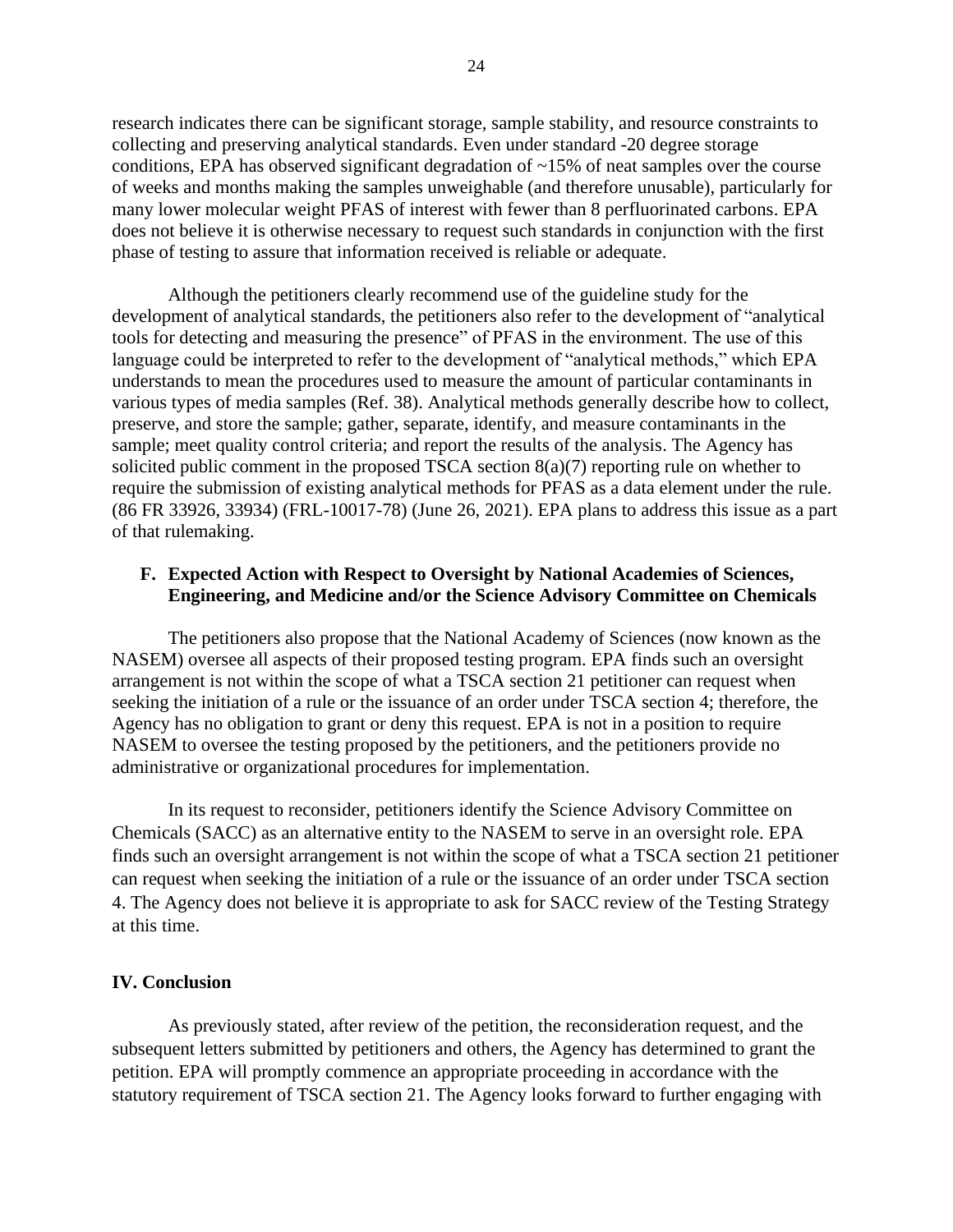both the petitioners and the public more broadly as EPA works to advance the shared goals of better understanding and addressing the risks of PFAS, including those that may be present in the Cape Fear River watershed.

Sincerely,

MICHAL FREEDHOFF Digitally signed by MICHAL FREEDHOFF Date: 2021.12.28 12:55:20 -05'00'

Michal Freedhoff, Ph.D. Assistant Administrator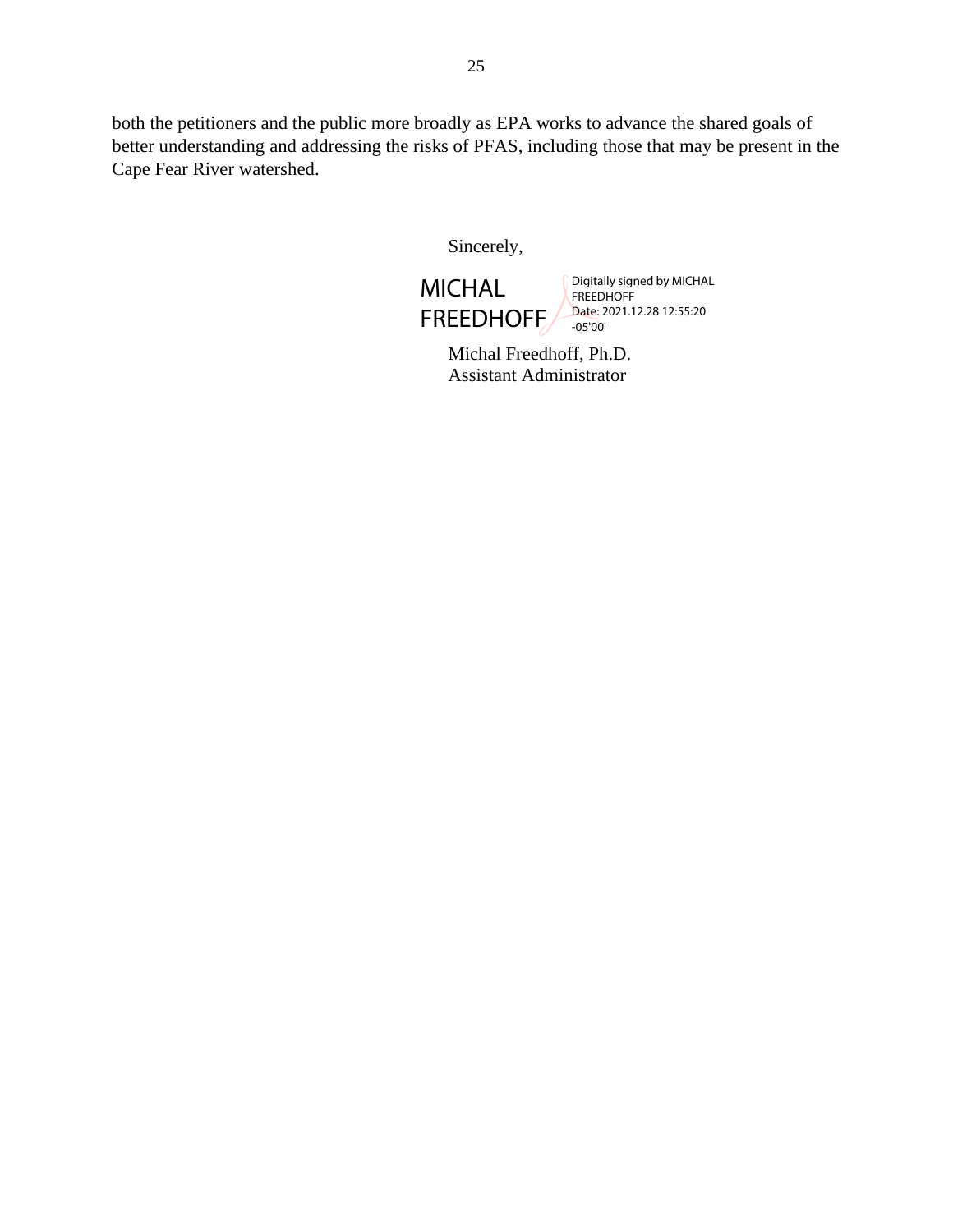# **V. References**

- 1. Center for Environmental Health, Cape Fear River Watch, Clean Cape Fear, Democracy Green, Toxic Free NC, The NC Black Alliance to Andrew Wheeler, Administrator, Environmental Protection Agency. Petition to Require Health and Environmental Testing Under the Toxic Substances Control Act on Certain PFAS Manufactured by Chemours in Fayetteville, North Carolina. October 13, 2020.
- 2. EPA. National PFAS Testing Strategy: Identification of Candidate Per- and Polyfluoroalkyl Substances (PFAS) for Testing. October 2021. <https://www.epa.gov/system/files/documents/2021-10/pfas-natl-test-strategy.pdf>
- 3. EPA. TSCA Section 21 Petition for Rulemaking; Reasons for Agency Response; Denial of Requested Rulemaking. Federal Register. 86 FR 6602, January 22, 2021 (FRL-10019-39).
- 4. Center for Environmental Health, Cape Fear River Watch, Clean Cape Fear, Democracy Green, Toxic Free NC, The NC Black Alliance to Jane Nishida, Acting Administrator, Environmental Protection Agency. Request to Reconsider Denial of TSCA Petition to Require Critical Research to Understand the Health Impacts of PFAS Pollution on North Carolina Communities. March 4, 2021.
- 5. Center for Environmental Health, Cape Fear River Watch, Clean Cape Fear, Democracy Green, Toxic Free NC, The NC Black Alliance to Michael Regan, Administrator, Environmental Protection Agency. Meeting Request and Request to Reconsider Denial of Petition by North Carolina Communities to Require Critical Research on the Health Impacts of PFAS Pollution. March 16, 2021.
- 6. Center for Environmental Health, Cape Fear River Watch, Clean Cape Fear, Democracy Green, Toxic Free NC, The NC Black Alliance to Michal Freedhoff, Assistant Administrator, Office of Chemical Safety and Pollution Prevention, Environmental Protection Agency. Action on North Carolina PFAS Testing Petition. April 12, 2021.
- 7. Center for Environmental Health, Cape Fear River Watch, Clean Cape Fear, Democracy Green, Toxic Free NC, The NC Black Alliance to Michal Freedhoff, Assistant Administrator, Office of Chemical Safety and Pollution Prevention, Environmental Protection Agency. Action on North Carolina PFAS Testing Petition. June 4, 2021.
- 8. Center for Environmental Health, Cape Fear River Watch, Clean Cape Fear, Democracy Green, Toxic Free NC, The NC Black Alliance to Michal Freedhoff, Assistant Administrator, Office of Chemical Safety and Pollution Prevention, Environmental Protection Agency. Chemours PFAS Testing Petition. July 28, 2021.
- 9. Center for Environmental Health, Cape Fear River Watch, Clean Cape Fear, Toxic Free NC to Michael Regan, Administrator, Environmental Protection Agency. Petition by North Carolina Communities to Require Critical Research to Understand the Health Impacts of PFAS Pollution. November 1, 2021.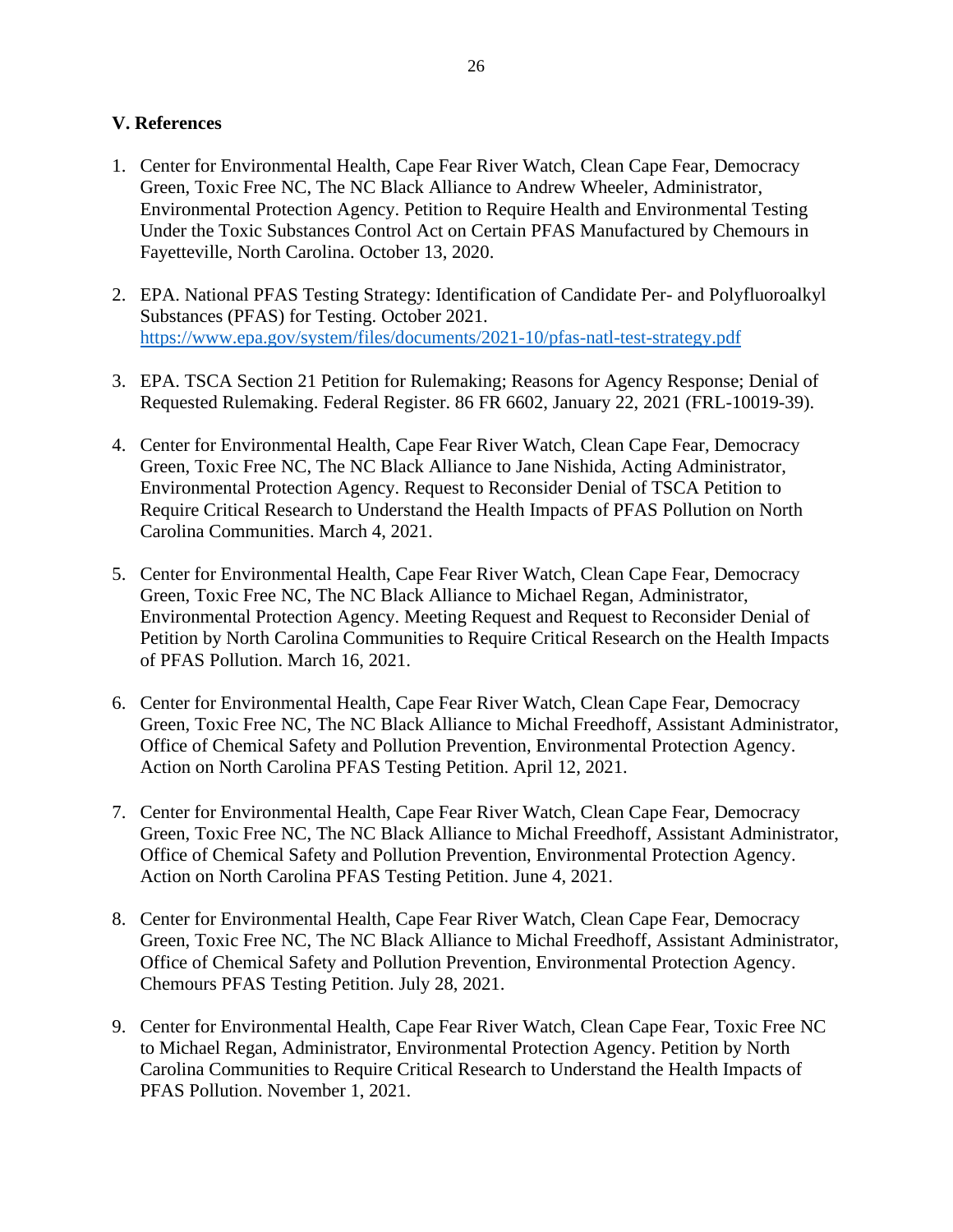- 10. Center for Environmental Health, Cape Fear River Watch, Clean Cape Fear, Toxic Free NC to Michael Regan, Administrator, Environmental Protection Agency. Additional Support for TSCA Section 21 Petition for Testing of Chemours PFAS. November 18, 2021.
- 11. Michal Freedhoff to Robert M. Sussman. Agency Grant of Reconsideration Request of PFAS TSCA Section 21 Petition. September 16, 2021.
- 12. Michal S. Regan to General Counsel, Assistant Administrators, Inspector General, Chief Financial Officer, Chief of Staff, Associate Administrators, Regional Administrators, Deputy Assistant Administrators, and Deputy Regional Administrators. Memorandum Regarding Per- and Polyfluoroalkyl Substances. April 27, 2021.
- 13. EPA. PFAS Strategic Roadmap: EPA's Commitments to Action 2021-2024. EPA-100-K-21- 002. October 2021. [https://www.epa.gov/system/files/documents/2021-10/pfas](https://www.epa.gov/system/files/documents/2021-10/pfas-roadmap_final-508.pdf)[roadmap\\_final-508.pdf](https://www.epa.gov/system/files/documents/2021-10/pfas-roadmap_final-508.pdf)
- 14. van Leeuwen, K., Schultz, T.W., Henry, T., Diderich, B., Veith, G. 2008. Using chemical categories to fill data gaps in hazard assessment. *SAR and QSAR in Environ Res*, 20:207-220.
- 15. OECD. Guidance on Grouping of Chemicals, OECD Series on Testing and Assessment, No. 80, OECD Publishing, Paris, 2014. [https://doi.org/10.1787/9789264085831-en.](https://doi.org/10.1787/9789264085831-en)
- 16. Patlewicz G, Richard AM, Williams AJ, et al. A Chemical Category-Based Prioritization Approach for Selecting 75 Per- and Polyfluoroalkyl Substances (PFAS) for Tiered Toxicity and Toxicokinetic Testing. *Environ Health Perspect*. 2019;127(1):14501. doi:10.1289/EHP4555
- 17. EPA. Supplementary Guidance for Conducting Health Risk Assessment of Chemical Mixtures. EPA/630/R-00/002. August 2000.
- 18. EPA. Guidelines for the Health Risk Assessment of Chemical Mixtures. U.S. Environmental Protection Agency, Washington, D.C., EPA/630/R-98/002, 1986.
- 19. National Research Council. Phthalates and Cumulative Risk Assessment: The Tasks Ahead. Washington, DC: The National Academies Press. [https://doi.org/10.17226/12528. 2008.](https://doi.org/10.17226/12528.%202008)
- 20. Conley, J.M., C. Lambright, N. Evans, E. Medlock Kakaley, D. Hill, A. Dixon, E. Hines, and L.E. Gray. 2021a. Dose additive developmental toxicity of a mixture of three PFAS (HFPO-DA, NBP2, PFOS) in the Sprague-Dawley rat. Abstract no. 2666. *The Toxicologist: Supplement to Toxicological Sciences* 180(1).
- 21. Marques, E.S., J. Agudelo, E.M. Kaye, S.M.S. Modaresi, M. Pfohl, J. Becanova, W. Wei, M. Polunas, M. Goedken, and A.L. Slitt. 2021. The role of maternal high fat diet on mouse pup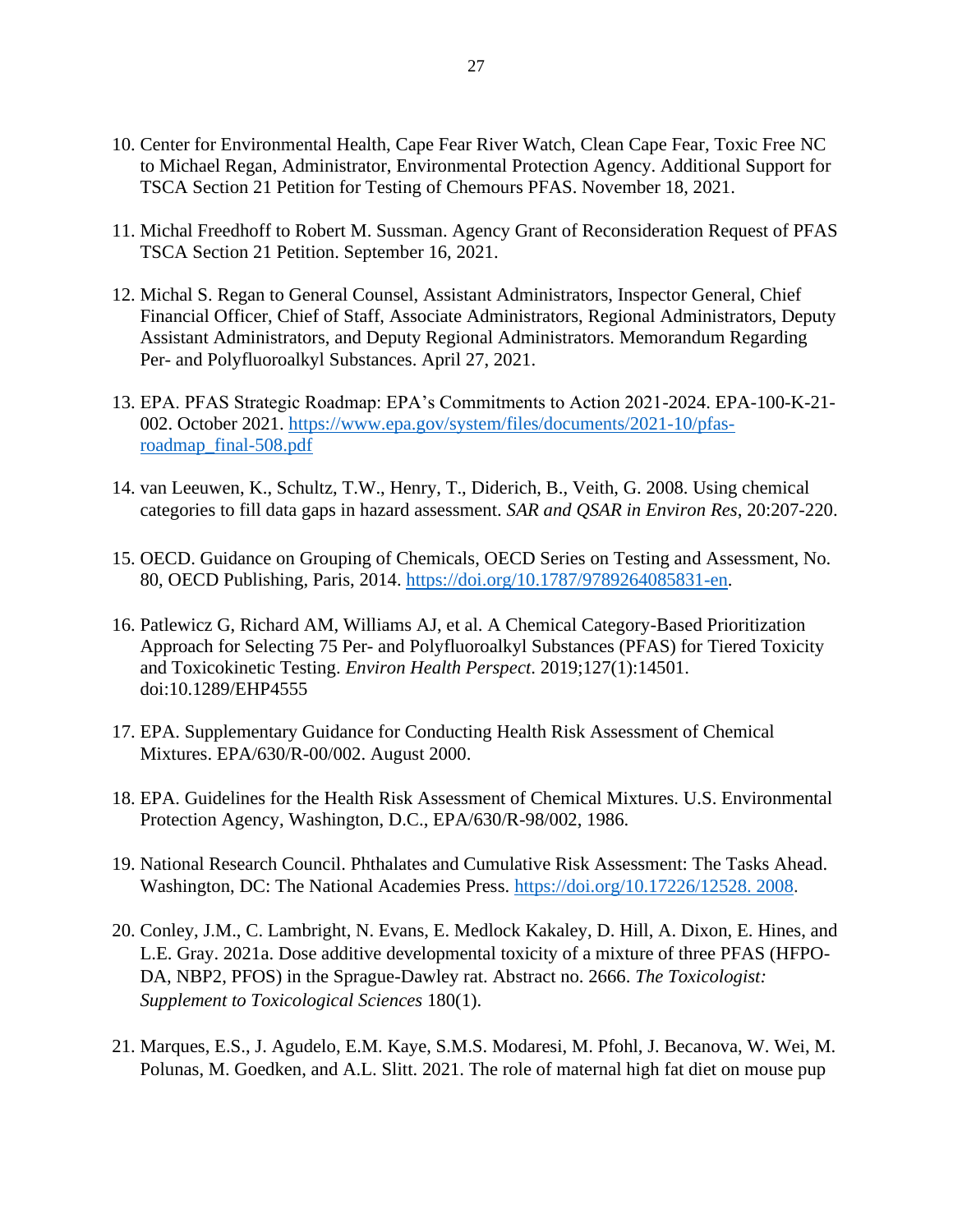metabolic endpoints following perinatal PFAS and PFAS mixture exposure. *Toxicology* 462:152921.

- 22. Roth, K., Z. Yang, M. Agarwal, W. Liu, Z. Peng, Z. Long, J. Birbeck, J. Westrick, W. Liu, and M.C. Petriello. 2021. Exposure to a mixture of legacy, alternative, and replacement perand polyfluoroalkyl substances (PFAS) results in sex-dependent modulation of cholesterol metabolism and liver injury. *Environment International* 157:106843.
- 23. EPA. Draft Framework for Estimating Noncancer Health Risks Associated with Mixtures of Per- and Polyfluoroalkyl Substances (PFAS). EPA Document No. 822D-21-003. 2021. Accessible at [https://sab.epa.gov/ords/sab/f?p=100:18:16490947993:::RP,18:P18\\_ID:2601](https://sab.epa.gov/ords/sab/f?p=100:18:16490947993:::RP,18:P18_ID:2601)
- 24. ATSDR. Human health effects of drinking water exposures to per- and poly-fluoroalkyl substances (PFAS): A multi-site cross-sectional study Protocol. April 2021. Accessible at <https://www.atsdr.cdc.gov/pfas/activities/studies/multi-site.html>
- 25. Ward-Caviness, C.; J. Moyer; A. Weaver; R. Devlin. Multimorbidity and PFAS Exposure in an Electronic Health Record Cohort. International Society for Environmental Epidemiology-Virtual, NYC, NY, August 23-26, 2021.
- 26. ORD RFA. Collection of Concordant Multimedia Measurements to Evaluate PFAS Human Exposure Pathways. [https://www.epa.gov/research-grants/collection-concordant-multimedia](https://www.epa.gov/research-grants/collection-concordant-multimedia-measurements-evaluate-pfas-human-exposure-0)[measurements-evaluate-pfas-human-exposure-0.](https://www.epa.gov/research-grants/collection-concordant-multimedia-measurements-evaluate-pfas-human-exposure-0) Accessed December 6, 2021.
- 27. National Institute of Environmental Health Sciences (NIEHS). PFAS Research. [https://www.niehs.nih.gov/research/programs/pfas/index.cfm.](https://www.niehs.nih.gov/research/programs/pfas/index.cfm) Accessed December 6, 2021.
- 28. North Carolina State University. GenX Exposure Study. [https://genxstudy.ncsu.edu/.](https://genxstudy.ncsu.edu/) Accessed December 6, 2021.
- 29. National Institutes of Health (NIH). Center for Environmental and Health Effects of PFAS. Project Number 3P42ES031009-01S1. Accessed December 6, 2021. <https://reporter.nih.gov/project-details/10208368>
- 30. Kabat, Geoffrey C. Hyping Health Risks: Environmental Hazards in Daily Life and the Science of Epidemiology. Columbia University Press. December 2011.
- 31. U.S. Department of Health & Human Services. Federal Policy for the Protection of Human Subjects ('Common Rule'). 45 CFR 46. Title 45 Public Welfare, Part 46, Protection of Human Subjects. 2018.
- 32. U.S. Department of Health & Human Services. Standards for Privacy of Individually Identifiable Health Information ('Privacy Rule'). 45 CFR parts 160 and 164.
- 33. NIH. Agricultural Health Study.<https://aghealth.nih.gov/about/index.html>